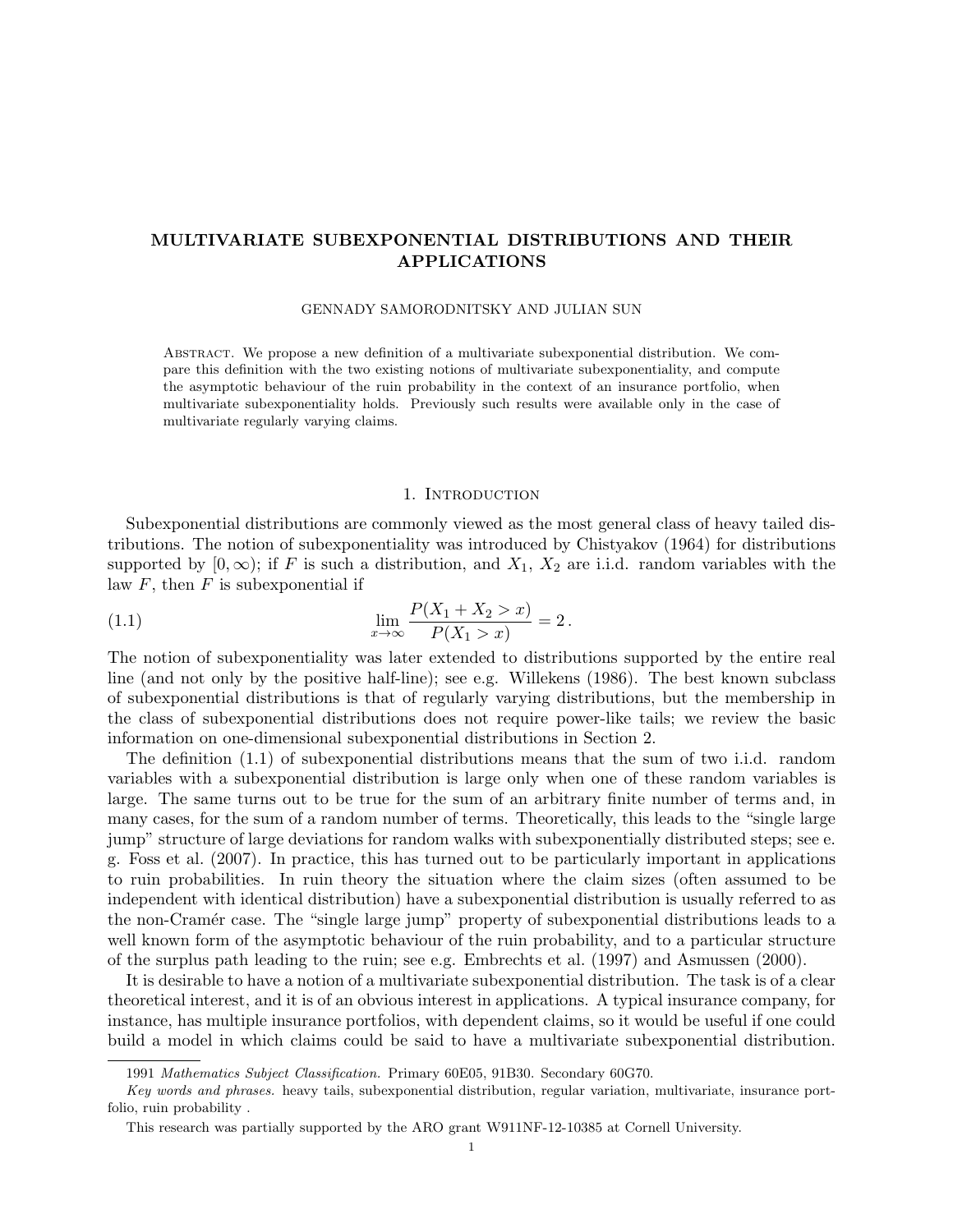Recall that there exists a well developed notion of a multivariate distribution with regularly varying tails; see e.g. Resnick (2007). In comparison, a notion of a multivariate subexponential distribution has not been developed to nearly the same extent. To the best of our knowledge, a notion of multivariate subexponentiality has been introduced twice, in Cline and Resnick (1992) and in Omey (2006). Both of these papers define a class (or classes) of multivariate distributions that extend the the one-dimensional notion of a subexponential distribution in a natural way. They show that their notions of multivariate subexponentiality possess multidimensional analogs of important properties of one-dimensional subexponential distributions. Nonetheless, these notions have not become as widely used as that of, say, a multivariate distribution with regularly varying tails. In this paper we introduce yet another notion of multivariate subexponential distribution. As the reader will observe, this notion is created with ruin probability applications in mind. We hope, therefore, that this notion will turn out to be useful in that area. However, we also hope that the notion we introduce will be found useful in other areas as well.

This paper is organized as follows. In Section 2 we review the basic properties of one-dimensional subexponential distributions, in order to have a benchmark for the properties we would like a multivariate subexponential distribution to have. In Section 3 we discuss the definitions of multivariate subexponentiality of Cline and Resnick (1992) and in Omey (2006). Our notion of multivariate subexponential distributions is introduced in Section 4. Some applications of that notion to multivariate ruin problems are discussed in Section 5.

### 2. A review of one-dimensional subexponentiality

In this section we review the basic properties of one-dimensional subexponential distributions. We denote the class of such distributions (and random variables with such distributions) by  $\mathscr{S}$ . Unless stated explicitly, we do not assume anymore that a random variable with a subexponential distribution  $F$  is nonnegative; such a random variable (or its distribution) is called subexponential if the nonnegative random variable  $X_+ = \max(X, 0)$  is subexponential. Most of the not otherwise attributed facts stated below can be found in Embrechts et al. (1979). We use the standard notation  $F = 1 - F$  for the tail of a distribution F.

If a distribution  $F \in \mathscr{S}$ , then F is long-tailed: for any  $y \in \mathbb{R}$ ,

(2.1) 
$$
\lim_{x \to \infty} \frac{\bar{F}(x+y)}{\bar{F}(x)} = 1
$$

(implicitly assuming that  $\bar{F}(x) > 0$  for all x.) The class of all long-tailed distributions is denoted by  $\mathscr{L}$ . Note that  $\mathscr{S}$  is a proper subset of  $\mathscr{L}$ ; see e.g. Embrechts and Goldie (1980). Furthermore, the class  $\mathscr L$  of long-tailed distributions is closed under convolutions, while the class  $\mathscr L$  of subexponential distributions is not, see Leslie (1989).

A distribution F has a regularly varying right tail if there is  $\alpha \geq 0$  such that for every  $b > 0$ 

,

(2.2) 
$$
\lim_{x \to \infty} \frac{\bar{F}(bx)}{\bar{F}(x)} = b^{-\alpha}
$$

and the parameter  $\alpha$  is the exponent of regular variation. The class of distributions with a regularly varying right tail is denoted by  $\mathscr{R}$  (or  $\mathscr{R}(\alpha)$ ) if we wish to emphasize the exponent of regular variation.) Then  $\mathcal{R} \subset \mathcal{S}$ . If one views  $\mathcal{R}$  as the class of distributions with "power-like" right tails, all distributions with "power-like" right tails are subexponential. This statement, however, should be treated carefully; other classes of distributions can be referred to as having "power-like" right tails, and not all of them form subclasses of  $\mathscr{S}$ . Indeed, consider the class  $\mathscr{D}$  of distributions with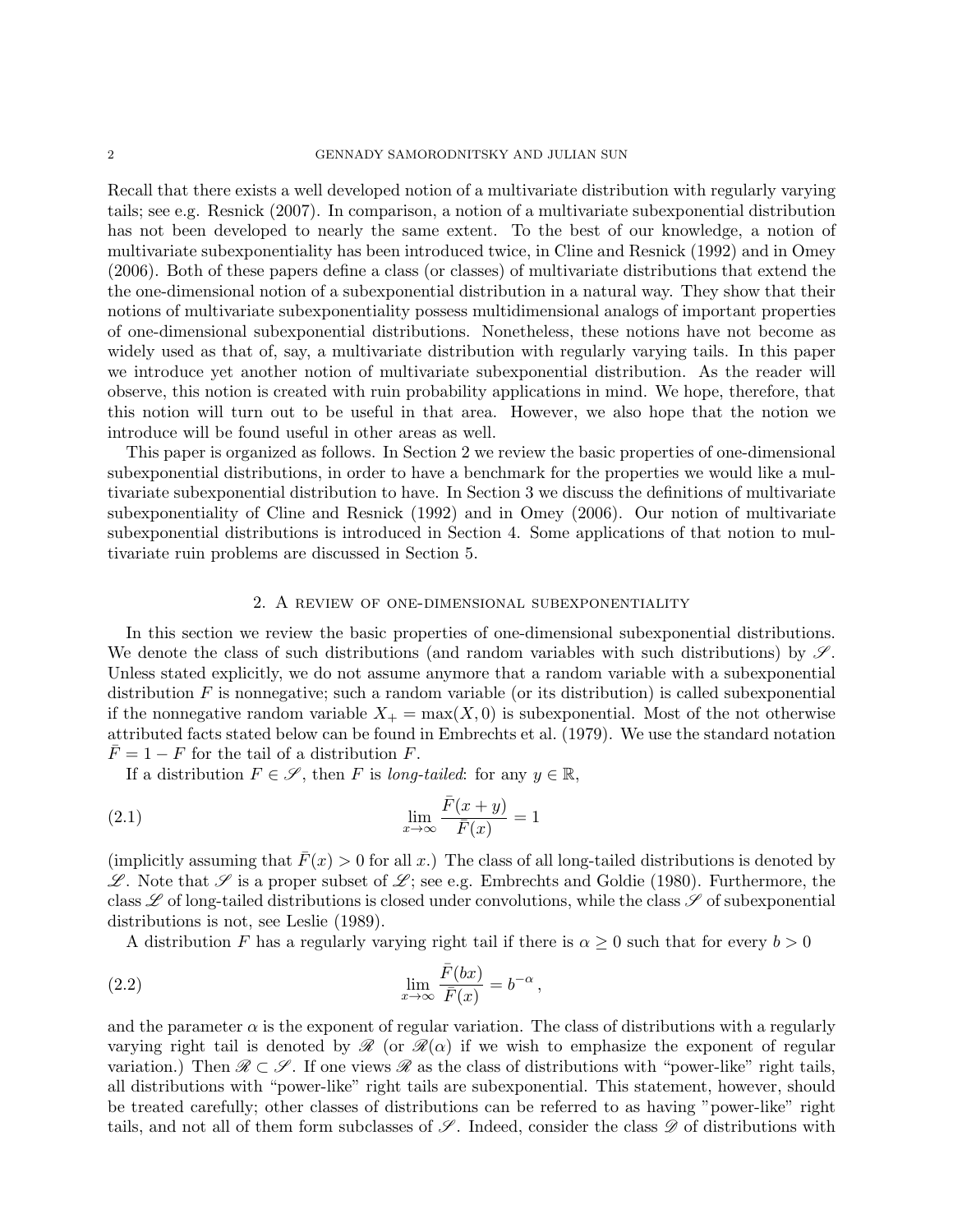dominated varying tails, defined by the property

(2.3) 
$$
\liminf_{x \to \infty} \frac{\bar{F}(2x)}{\bar{F}(x)} > 0.
$$

One could view a distribution  $F \in \mathscr{D}$  as having a "power-like" right tail. However,  $\mathscr{D} \not\subset \mathscr{S}$ . We note, on the other hand, that it is still true that  $\mathscr{D} \cap \mathscr{L} \subset \mathscr{S}$ ; see Goldie (1978).

Many distributions that do not have "power-like" right tails are subexponential as well. Examples include the log-normal distribution, as well as the Weibull distribution with the shape parameter smaller than 1; see e.g. Pitman (1980).

Let  $X_1, X_2, \ldots$  be i.i.d. random variables with a subexponential distribution. The defining property (1.1) extends, automatically, to any finite number of terms, i.e.

(2.4) 
$$
\lim_{x \to \infty} \frac{P(X_1 + \dots + X_n > x)}{P(X_1 > x)} = n \text{ for any } n \ge 1.
$$

Moreover, the number of terms can also be random. Let N be a random variable independent of the i.i.d. sequence  $X_1, X_2, \ldots$  and taking values in the set of nonnegative integers. If

(2.5) 
$$
E\tau^N < \infty \text{ for some } \tau > 1,
$$

then

(2.6) 
$$
\lim_{x \to \infty} \frac{P(X_1 + \dots + X_N > x)}{P(X_1 > x)} = EN.
$$

The classical one-dimensional (Cramér-Lundberg) ruin problem can be described as follows. Suppose that an insurance company has an initial capital  $u > 0$ . The company receives a stream of premium income at a constant rate  $c > 0$  per unit of time. The company has to pay claims that arrive according to a rate  $\lambda$  Poisson process. The claim sizes are assumed to be i.i.d. with a finite mean  $\mu$  and independent of the arrival process. If  $U(t)$  is the capital of the company at time  $t \geq 0$ , then the ruin probability is defined as the probability the company runs out of money at some point. This probability is, clearly, a function of the initial capital  $u$ , and it is often denoted by

 $\psi(u) = P(U(t) < 0 \text{ for some } t \geq 0).$ 

The *positive safety loading*, or the *net profit condition*,

$$
\rho:=\frac{c}{\lambda\mu}-1>0
$$

says that, on average, the company receives more in premium income than it spends in claim payments. If the net profit condition fails, then an eventual ruin is certain. If the net profit condition holds, then the ruin probability is a number in  $(0, 1)$ , and its behaviour for large values of the initial capital u strongly depends on the properties of the distribution  $F$  of the claim sizes. Let

$$
F_I(x) = \frac{1}{\mu} \int_0^x \bar{F}(y) \, dy, \ x \ge 0
$$

be the integrated tail distribution. If  $F_I \in \mathscr{S}$ , then

(2.7) 
$$
\psi(u) \sim \rho^{-1} F_I(u) \text{ as } u \to \infty;
$$

see Theorem 1.3.6 in Embrechts et al. (1997).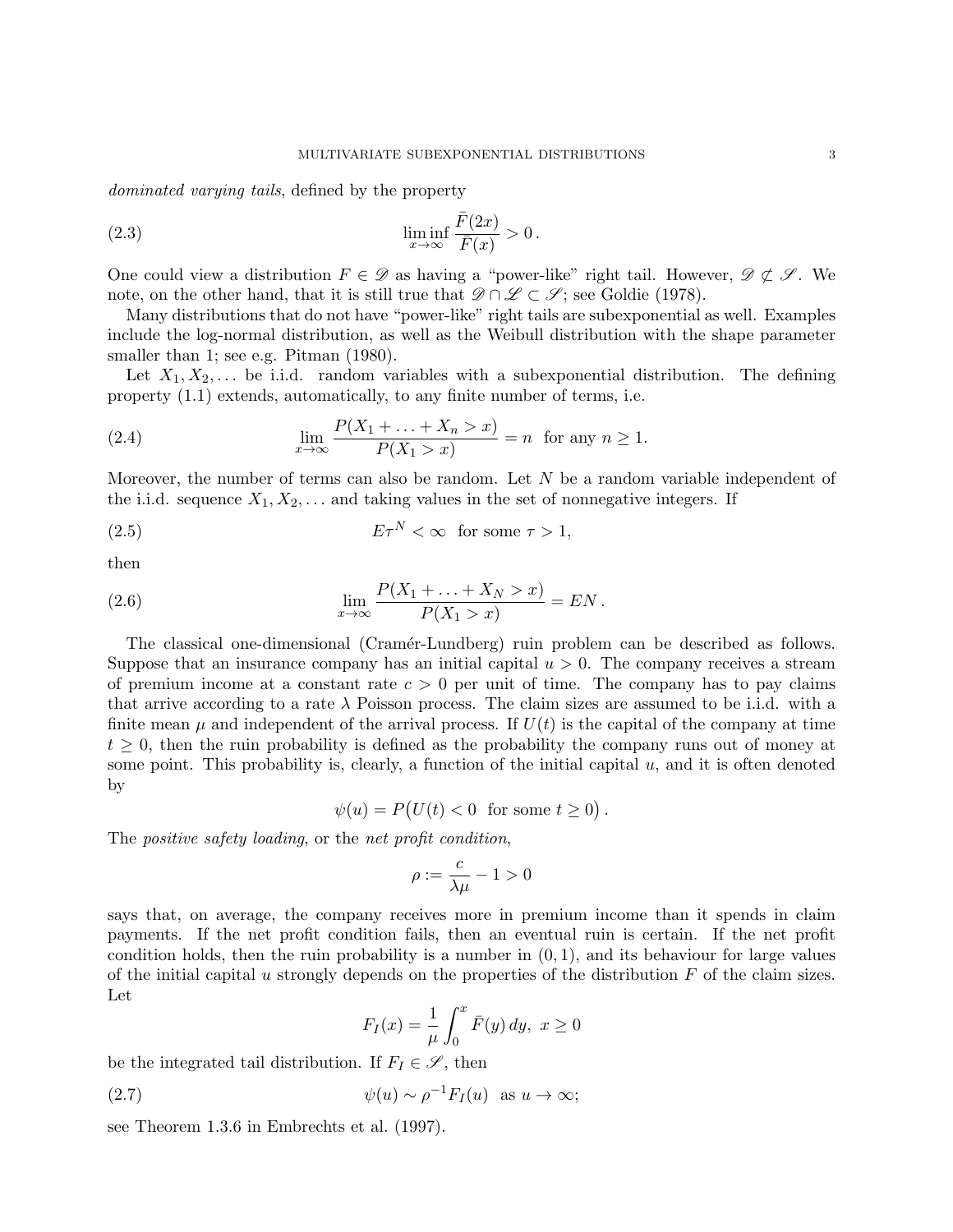#### 3. Existing definitions of multivariate subexponentiality

The first known to us definition of multivariate subexponential distributions was introduced by Cline and Resnick (1992). They consider distributions supported by the entire d-dimensional space  $\mathbb{R}^d$  (and not only by the nonnegative orthant). That paper defines both multivariate subexponential distributions, and multivariate *exponential distributions*. In our discussion here we only consider the subexponential case. The definition is tied to a function  $\mathbf{b}(t) = (b_1(t), \ldots, b_d(t))$  such that  $b_i(t) \to \infty$  as  $t \to \infty$  for  $i = 1, \ldots, d$ .

One starts with defining the class of long-tailed distributions, i.e. a multivariate analog of the class L in (2.1). Let  $E = [-\infty, \infty]^d \setminus \{-\infty\}$ , and let  $\nu$  be a finite measure on E concentrated on the purely infinite points, i.e. on  $\{-\infty,\infty\}^d \setminus \{-\infty\}$ , and such that  $\nu(\mathbf{x} \in E : x_i = \infty) > 0$  for each  $i = 1, \ldots, d$ . Then a probability distribution F is said to belong to the class  $\mathscr{L}(\nu; \mathbf{b})$  if, as  $t\to\infty,$ 

$$
(3.1) \t\t\t tF(\mathbf{b}(t)+\cdot) \stackrel{v}{\to} \nu
$$

vaguely in  $E$  (see Resnick (1987) for a thorough treatment of vague convergence of measures.) The class of subexponential distributions (with respect to the same function b and the same measure v) is defined to be that subset  $\mathscr{S}(\nu; \mathbf{b})$  of distributions F in  $\mathscr{L}(\nu; \mathbf{b})$  for which

$$
tF * F(\mathbf{b}(t) + \cdot) \stackrel{v}{\to} 2\nu
$$

vaguely in  $E$ .

Corollary 2.4 in Cline and Resnick (1992) shows that  $F \in \mathscr{S}(\nu; \mathbf{b})$  if and only if  $F \in \mathscr{L}(\nu; \mathbf{b})$ and the marginal distribution  $F_i$  of F is in the one-dimensional subexponential class  $\mathscr S$  for each  $i=1,\ldots,d.$ 

It is shown in Cline and Resnick (1992) that the distributions in  $\mathscr{S}(\nu, \mathbf{b})$  possess the natural multivariate extensions of the properties of the one-dimensional subexponential distributions mentioned in Section 2. For example, if  $F \in \mathscr{S}(\nu, \mathbf{b})$ , then for any  $n \geq 1$ ,  $F^{*n} \in \mathscr{S}(n\nu, \mathbf{b})$ . More generally, if N is a random variable satisfying (2.5), and  $H = \sum_{n=0}^{\infty} P(N = n)F^{*n}$ , then  $H \in \mathscr{S}(E N \nu, \mathbf{b})$ .

The distributions in  $\mathscr{S}(\nu, \mathbf{b})$  also possess the right relation with the distributions with multivariate regularly varying tails. It is natural, in this situation, to consider only distributions supported by the nonnegative quadrant  $R_+^d = [0, \infty)^d$ . Recall that any distribution F supported by  $R_+^d$  is said to have regularly varying tails if there is a Radon measure  $\mu$  on  $[0,\infty]^d \setminus \{0\}$  concentrated on finite points, and a function **b** as above such that, as  $t \to \infty$ ,

$$
(3.2) \t\t tF(\mathbf{b}(t)\cdot) \xrightarrow{v} \mu
$$

vaguely in  $[0,\infty]^d \setminus \{\mathbf{0}\}$ ; see Resnick (2007). Note that (3.2) allows for different scaling in different directions, hence also different marginal exponents of regular variation. This situation is sometimes referred to as non-standard regular variation. If we denote by  $\mathcal{R}(\mu, \mathbf{b})$  the class of distributions with regularly varying tails satisfying (3.2), then, as shown in Cline and Resnick (1992),  $\mathscr{R}(\mu, \mathbf{b}) \subset$  $\mathscr{S}(\nu, \mathbf{b})$  for some  $\nu$ .

As mentioned above, this definition of multivariate subexponentiality requires, beyond marginal subexponentiality for all components, only the joint long tail property (3.1). This property, together with the nature of the limiting measure, makes this notion somewhat inconvenient in applications, because it is not easy to see how to use it on sets in  $\mathbb{R}^d$  that are not "asymptotically rectangular".

Another observation worth making is that in probability theory, many well established multivariate extensions of important one-dimensional notions have a "stability property" with respect to projections on one-dimensional subspaces (i.e., with respect to taking linear combinations of the components.) Specifically, if the distribution of a random vector  $(X^{(1)},...,X^{(d)})$  has, say,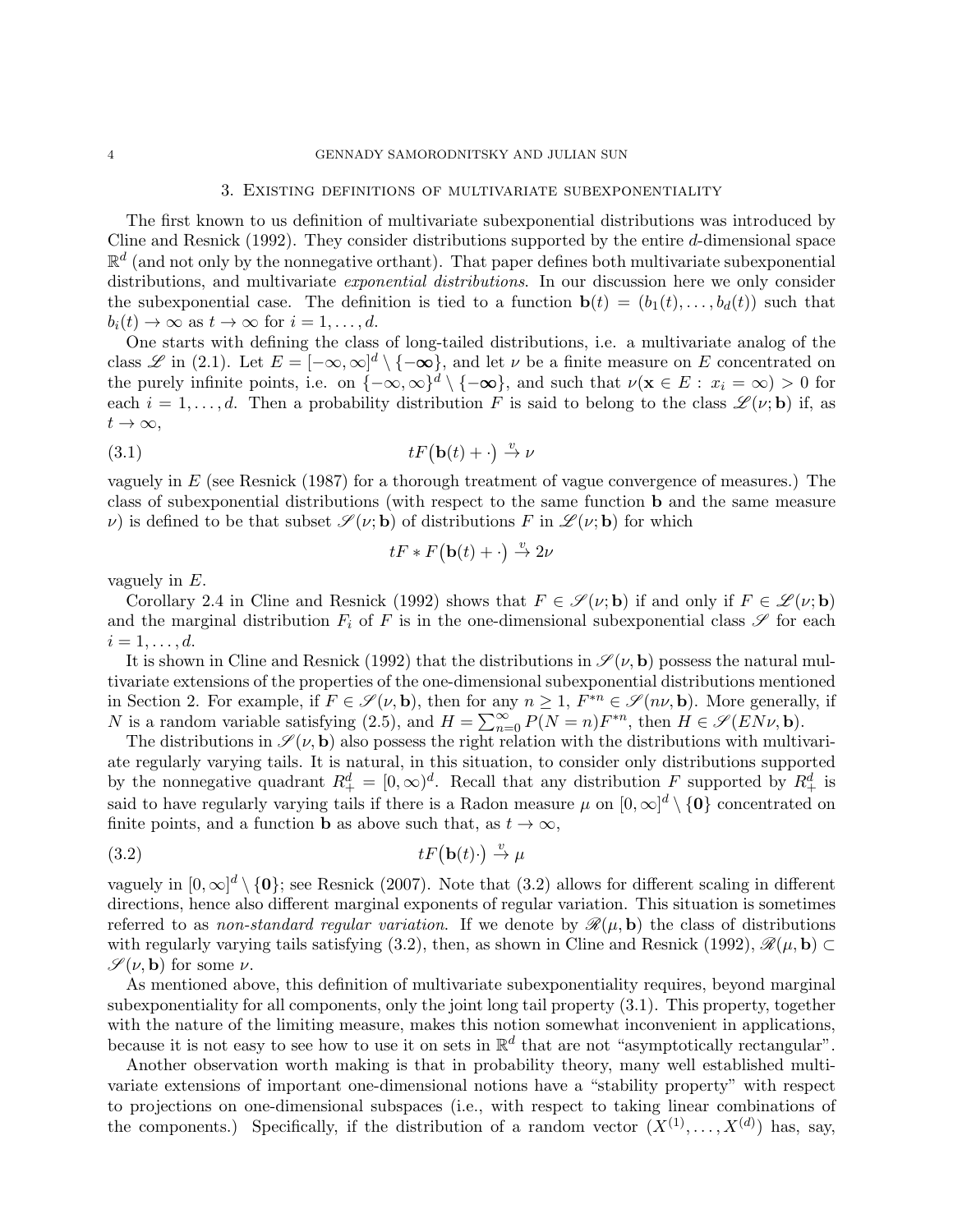a property  $\mathscr{G}_d$  (the subscript d specifying the dimension in which the property holds), then the distribution of any (non-degenerate) linear combination  $\sum_1^d a_i X^{(i)}$  has the property  $\mathscr{G}_1$ . This is true, for instance, for multivariate regular variation, multivariate Gaussianity, stability and infinite divisibility. Unfortunately, the definition of multivariate subexponentiality by  $\mathscr{S}(\nu, \mathbf{b})$  does not have this feature, as the following example shows.

**Example 3.1.** Consider a 2-dimensional random vector  $(X, Y)$  with nonnegative coordinates such that  $P(X + Y = 2^n) = 2^{-(n+1)}$  for  $n \geq 0$ , with the mass distributed uniformly on the simplex  $\{(x, y): x, y \ge 0, x + y = 2^n\}$  for each  $n \ge 0$ . It is elementary to check that  $X, Y \in \mathcal{L} \cap \mathcal{D} \subset \mathcal{S}$ . Furthermore, for  $2^n \le x \le 2^{n+1}$ ,  $n = 0, 1, 2, \ldots$  we have

$$
P(X > x) = P(Y > x) = 2^{-(n+1)} - \frac{x}{3}2^{-(2n+1)} = 2P(X > x, Y > x).
$$

If we define a function b by  $tP(X > b(t)) = 1$  for  $t \geq 2$ , then it immediately follows that  $(X, Y) \in$  $\mathscr{L}(\nu; \mathbf{b})$  with  $\mathbf{b}(t) = (b(t), b(t))$  and

$$
\nu = \frac{1}{2}\delta_{(-\infty,\infty)} + \frac{1}{2}\delta_{(\infty,-\infty)} + \frac{1}{2}\delta_{(\infty,\infty)},
$$

and the result of Cline and Resnick (1992) tells us that  $(X, Y) \in \mathscr{S}(\nu; \mathbf{b})$ . It is clear, however, that

$$
\liminf_{x \to \infty} \frac{P(X + Y > x + 1)}{P(X + Y > x)} = \frac{1}{2}
$$

,

so  $X + Y$  does not even have a long-tailed, let alone subexponential, distribution.

The second existing definition of multivariate subexponentiality we are aware of is due to Omey (2006). Once again, this definition concentrates on rectangular regions. The paper presents 3 versions of the definition. The versions are similar, and we concentrate only on one of them. Let F be a probability distribution supported by the positive quadrant in  $\mathbb{R}^d$ . Then one says that  $F \in S(\mathbb{R}^d)$  if for all  $\mathbf{x} \in (0,\infty]^d$  with  $\min(x_i) < \infty$ ,

(3.3) 
$$
\lim_{t \to \infty} \frac{\overline{F^{*2}}(t\mathbf{x})}{\overline{F}(t\mathbf{x})} = 2.
$$

This definition, like the definition of Cline and Resnick (1992), has the following property: a distribution  $F \in S(\mathbb{R}^d)$  if and only if each marginal distribution  $F_i$  of F is a one-dimensional subexponential distribution, and a multivariate long-tail property holds. In the present case the long-tail property is

(3.4) 
$$
\lim_{t \to \infty} \frac{\overline{F}(t\mathbf{x} - \mathbf{a})}{\overline{F}(t\mathbf{x})} = 1
$$

for each  $\mathbf{x} \in (0,\infty]^d$  with  $\min(x_i) < \infty$  and each  $\mathbf{a} \in (0,\infty)^d$ . This follows from Theorem 7 and Corollary 11 in Omey (2006).

The following statement shows that, in fact, the definition (3.4) of multivariate subexponentiality requires only marginal subexponentiality of each coordinate.

**Proposition 3.2.** Let F be a probability distribution supported by the positive quadrant in  $\mathbb{R}^d$ . Then  $F \in S(\mathbb{R}^d)$  if and only if all marginal distributions  $F_i$  of F are subexponential in one dimension.

*Proof.* By choosing **x** with only one finite coordinate, we immediately see that if  $F \in S(\mathbb{R}^d)$ , then  $F_i \in \mathscr{S}$  for each  $i = 1, \ldots, d$ .

In the other direction, we know by the results of Omey (2006), that only the long-tail property (3.4) is needed, in addition to the marginal subexponentiality, to establish that  $F \in S(\mathbb{R}^d)$ .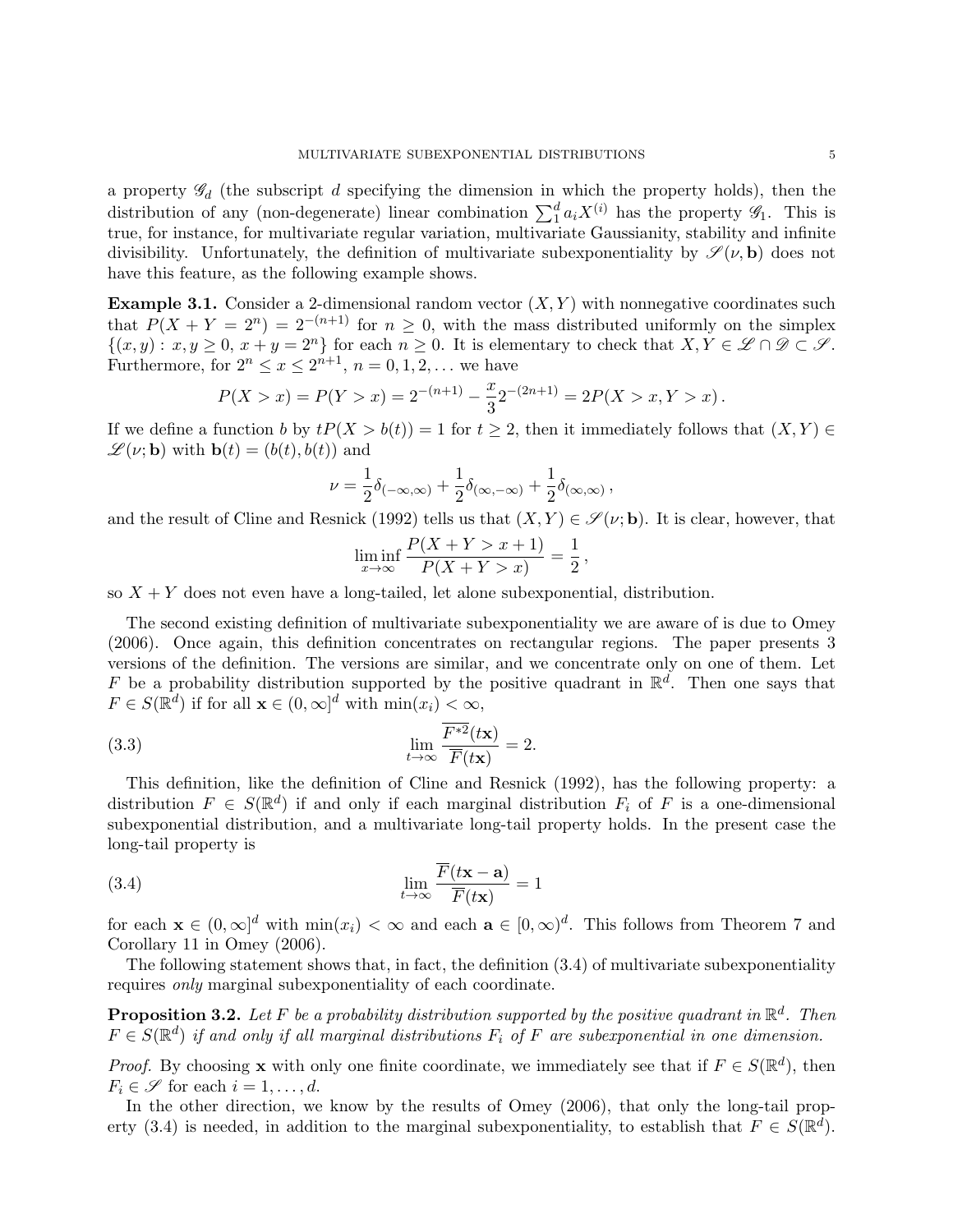Therefore, it is enough to check that the long-tail property (3.4) follows from the marginal subexponentiality. In fact, we will show that, if each  $F_i$  is long-tailed, i.e. satisfies  $(2.1)$ ,  $i = 1, \ldots, d$ , then (3.4) holds as well.

Let  $\epsilon > 0$ . Fix  $\mathbf{x} = (x_1, \dots, x_d) \in (0, \infty)^d$  (allowing some of the components of x be infinite only leads to a reduction in the dimension), and and  $\mathbf{a} = (a_1, \dots, a_d) \in [0, \infty)^d$ .

Since  $F_i \in \mathcal{L}, i = 1, \ldots, d$ , for sufficiently large t we have

$$
0 \leq \overline{F_i}(tx_i - a_i) - \overline{F_i}(tx_i) < \epsilon \overline{F_i}(tx_i)
$$

for  $i = 1, \ldots, d$ . Further, it is clear that

$$
0 \leq \overline{F}(t\mathbf{x}-\mathbf{a}) - \overline{F}(t\mathbf{x}) \leq \sum_{i=1}^d \left( \overline{F_i}(tx_i - a_i) - \overline{F_i}(tx_i) \right).
$$

Hence for sufficiently large  $t$ ,

$$
0 \leq \frac{\overline{F}(t\mathbf{x} - \mathbf{a}) - \overline{F}(t\mathbf{x})}{\overline{F}(t\mathbf{x})} \leq \sum_{i=1}^{d} \frac{(\overline{F_i}(t x_i - a_i) - \overline{F_i}(t x_i))}{\overline{F}(t\mathbf{x})}
$$

$$
\leq \sum_{i=1}^{d} \frac{(\overline{F_i}(t x_i - a_i) - \overline{F_i}(t x_i))}{\overline{F_i}(t x_i)}
$$

$$
< d\epsilon.
$$

Letting  $\epsilon \to 0$  gives the desired result.

Remark 3.3. It is worth noting that the above statement and Corollary 11 in Omey (2006) show that for any probability distribution F supported by the positive quadrant in  $\mathbb{R}^d$ , such that the marginal distribution  $F_i$  of F is subexponential for every  $i = 1, \ldots, d$ , we have, for all  $\mathbf{a} \in [0, \infty)^d$ ,  $\mathbf{x} \in (0,\infty)^d$  and  $n \geq 1$ ,

(3.5) 
$$
\lim_{t \to \infty} \frac{\overline{F^{*n}}(t\mathbf{x} - \mathbf{a})}{\overline{F}(t\mathbf{x})} = n.
$$

Using (3.3) as a definition of multivariate subexponentiality is, therefore, equivalent to merely requiring one-dimensional subexponentiality for each marginal distribution. Such requirement, in particular, cannot guarantee one-dimensional subexponentiality of the linear combinations, as we have seen in Example 3.1. In fact, it was shown in Leslie (1989) that even the sum of independent random variables with subexponential distributions does not need to have a subexponential distribution.

# 4. Multivariate Subexponential Distributions

In this section we introduce a new notion of a multivariate subexponential distribution. We approach the task with the multivariate ruin problem in mind. We start with a family  $R$  of open sets in  $\mathbb{R}^d$ . Recall that a subset A of  $\mathbb{R}^d$  is increasing if  $\mathbf{x} \in A$  and  $\mathbf{a} \in [0,\infty)^d$  imply  $\mathbf{x} + \mathbf{a} \in A$ . Let

(4.1) 
$$
\mathcal{R} = \{A \subset \mathbb{R}^d : A \text{ open, increasing, } A^c \text{ convex, } \mathbf{0} \notin \overline{A}\}.
$$

**Remark 4.1.** Note that  $\mathcal{R}$  is a cone with respect to the multiplication by positive scalars. That is, if  $A \in \mathcal{R}$ , then  $uA \in \mathcal{R}$  for any  $u > 0$ . Further, half-spaces of the form

(4.2) 
$$
H = \{ \mathbf{x} : a_1 x_1 + \dots + a_d x_d > b \}, b > 0, a_1, \dots, a_d \ge 0 \text{ with } a_1 + \dots + a_d = 1
$$

are members of R.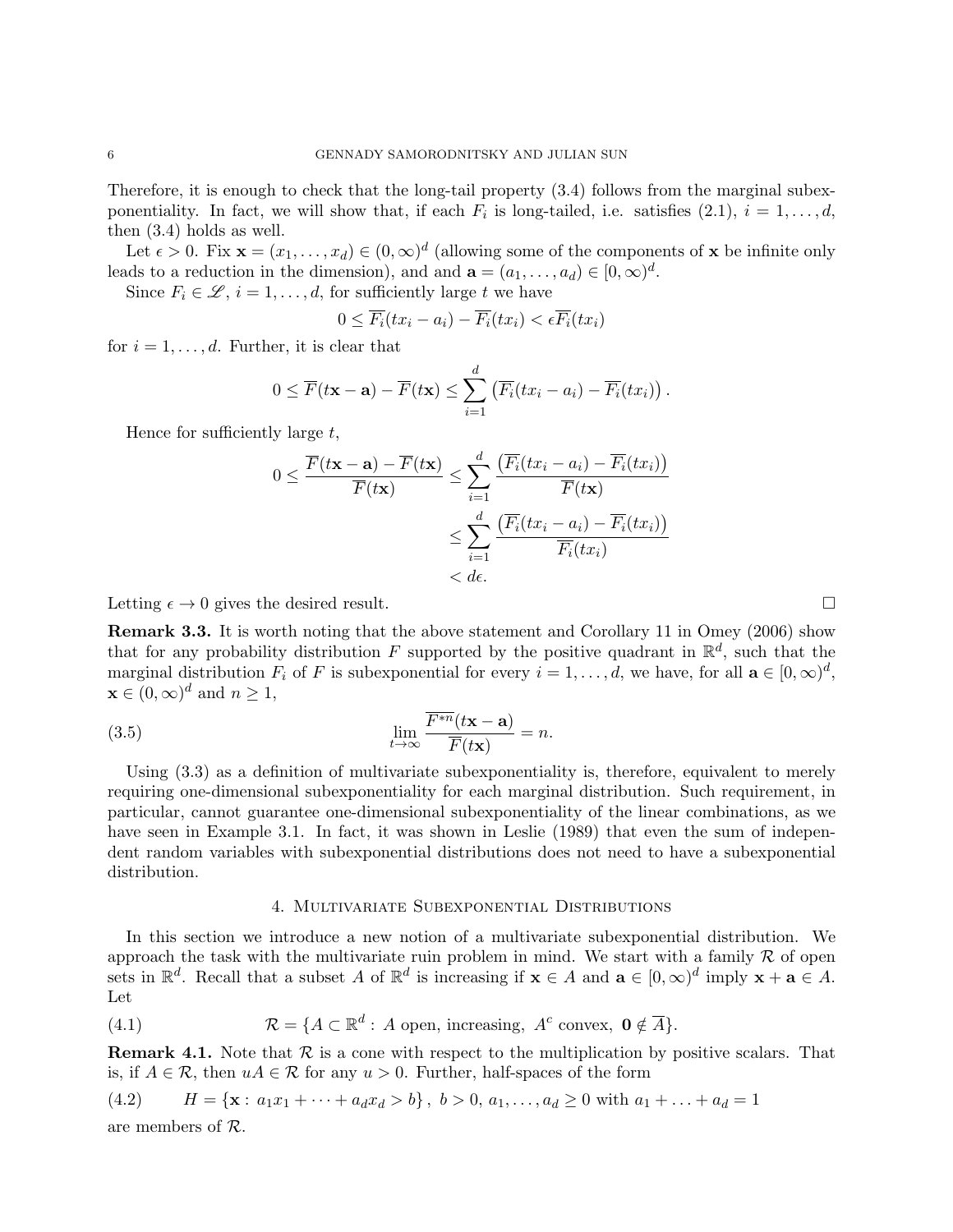**Remark 4.2.** We can write a set  $A \in \mathcal{R}$  (in a non-unique way) as  $A = \mathbf{b} + G$ , with  $\mathbf{b} \in (0, \infty)^d$ and  $0 \in \partial G$  (with  $\partial G$  being the boundary of G.) It is clear that the set G is then also increasing. We will adopt this notation in some of the proofs to follow.

To see a connection with the multivariate ruin problem, imagine that for a fixed set  $A \in \mathcal{R}$ we view A as the "ruin set" in the sense that if, at any time, the excess of claim amounts over the premia falls in  $A$ , then the insurance company is ruined. Note that, in the one-dimensional situation, all sets in R are of the form  $A = (u, \infty)$  with  $u > 0$ , so the ruin corresponds to the excess of claim amounts over the premia being over the initial capital  $u$ . The different shapes of sets in  $\mathcal R$  can be viewed as allowing different interactions between multiple lines of business. For example, choosing A of the form

$$
A = \{ \mathbf{x} : x_i > u_i \text{ for some } i = 1, ..., d \}, \quad u_1, ..., u_d > 0
$$

corresponds to completely separate lines of business, where a ruin of one line of business causes the ruin of the company. On the other hand, using as  $A$  a half-space of the form  $(4.2)$  corresponds to the situation where there is a single overall initial capital  $b$  and the proportion of  $a_i$  in a shortfall in the ith line of business is charged to the overall capital b. The connections to the ruin problem are discussed more thoroughly in Section 5.

Before we introduce our notion of multivariate subexponentiality, we collect, in the following lemma, certain facts about the family R.

### Lemma 4.3. Let  $A \in \mathcal{R}$ .

- (a) If  $G = A \mathbf{b}$  for some  $\mathbf{b} \in \partial A$ , then  $G^c \supset (-\infty, 0]^d$ .
- (b) If  $u_1 > u_2 > 0$  then  $u_1 A \subset u_2 A$ .
- (c) There is a set of vectors  $I_A \subset \mathbb{R}^d$  such that

$$
A = \left\{ \mathbf{x} \in \mathbb{R}^d : \mathbf{p}^T \mathbf{x} > 1 \text{ for some } \mathbf{p} \in I_A \right\}.
$$

Proof. (a) Since  $G^c$  is closed, it contains the origin. Since G is increasing,  $G^c$  contains the entire quadrant  $(-\infty, 0]^d$ .

(b) This is an immediate consequence of the fact that  $A^c$  is convex and  $\mathbf{0} \in A^c$ .

(c) Let  $\mathbf{x}_0 \in \partial A$ . Since  $A^c$  is convex, the supporting hyperplane theorem (see e.g. Corollary 11.6.2 in Rockafellar (2015)) tells us that there exists a (not necessarily unique) nonzero vector  $\mathbf{p}_{\mathbf{x}_0}$  such that  $\mathbf{p}_{\mathbf{x}_0}^T \mathbf{x} \leq \mathbf{p}_{\mathbf{x}_0}^T \mathbf{x}_0$  for all  $\mathbf{x} \in A^c$ . Since  $\mathbf{0} \in A^c$ , we must have  $\mathbf{p}_{\mathbf{x}_0}^T \mathbf{x}_0 \geq 0$ . Since A is increasing, the case  $\mathbf{p}_{\mathbf{x}_0}^T \mathbf{x}_0 = 0$  is impossible, so  $\mathbf{p}_{\mathbf{x}_0}^T \mathbf{x}_0 > 0$ .

We scale each  $\mathbf{p}_{\mathbf{x}_0}$  so that  $\mathbf{p}_{\mathbf{x}_0}^T \mathbf{x}_0 = 1$ . Let  $I_A$  be the set of all such  $\mathbf{p}_{\mathbf{x}_0}$  for all  $\mathbf{x}_0 \in \partial A$ . Since a closed convex set equals the intersection of the half-spaces bounded by its supporting hyperplanes (see e.g. Corollary 11.5.1 in Rockafellar (2015)), the collection  $I_A$  has the required properties.  $\Box$ 

**Remark 4.4.** It is clear that, once we have chosen a collection  $I_A$  for some  $A \in \mathcal{R}$ , for any  $u > 0$ we can use  $I_A/u$  as  $I_{uA}$ .

We are now ready to define multivariate subexponentiality. Let  $F$  be a probability distribution on  $\mathbb{R}^d$  supported by  $[0,\infty)^d$ . For a fixed  $A \in \mathcal{R}$  it follows from part (b) of Lemma 4.3 that the function on  $[0, \infty)$  defined by

$$
F_A(t) = 1 - F(tA), t \ge 0,
$$

is a probability distribution function on  $[0, \infty)$ .

**Definition 4.5.** For any  $A \in \mathcal{R}$ , we say that  $F \in \mathscr{S}_A$  if  $F_A \in \mathscr{S}$ , and we write  $\mathscr{S}_{\mathcal{R}} := \cap_{A \in \mathcal{R}} \mathscr{S}_A$ .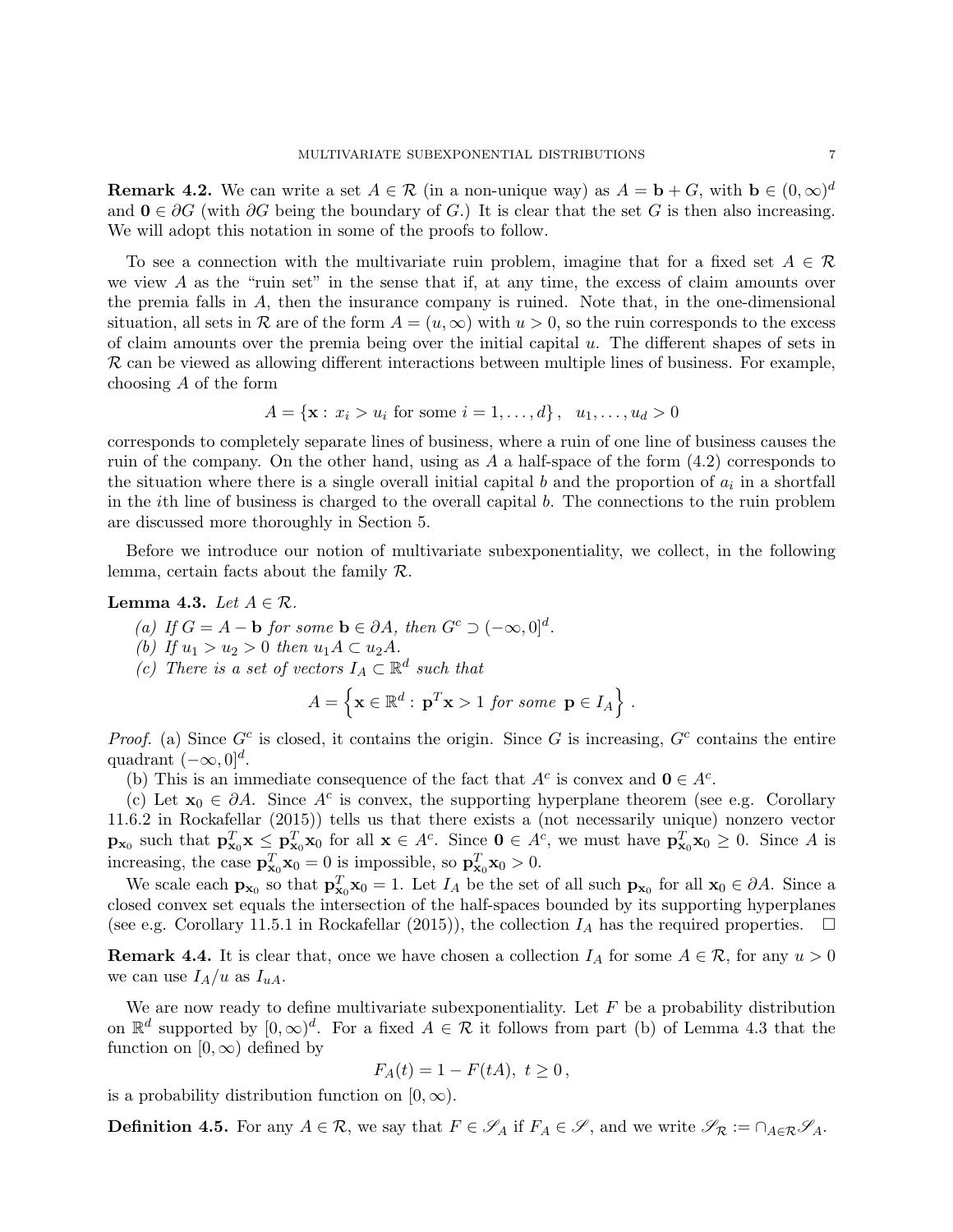We view the class  $\mathscr{S}_R$  as the class of subexponential distributions. However, for some applications we can use a larger class, such as  $\mathscr{S}_A$  for a fixed  $A \in \mathcal{R}$ , or the intersection of such classes over a subset of R.

Note that by Remark 4.1, if **X** is a random vector in  $\mathbb{R}^d$  whose distribution is in  $\mathscr{S}_{\mathcal{R}}$ , then all non-degenerate linear combinations of the components of  $X$  with nonnegative coefficients have onedimensional subexponential distributions. More generally, we have the following stability property. We say that a linear transformation  $T : \mathbb{R}^d \to \mathbb{R}^{\bar{k}}$  is increasing if  $T\mathbf{x} \in [0,\infty)^k$  for any  $\mathbf{x} \in [0,\infty)^d$ .

**Proposition 4.6.** Let  $T : \mathbb{R}^d \to \mathbb{R}^k$  be a linear increasing transformation. If **X** is a random vector in  $\mathbb{R}^d$  whose distribution is in  $\mathscr{S}_{\mathcal{R}}$  (in  $\mathbb{R}^d$ ), then the same is true (in  $\mathbb{R}^k$ ) for the distribution of the random vector TX.

*Proof.* The statement follows from the easily checked fact that for any  $A \in \mathcal{R}$  in  $\mathbb{R}^k$ , the set  $T^{-1}A$ is in  $\mathcal{R}$  in  $\mathbb{R}^d$ .<br>. In the second control of the second control of the second control of the second control of the second control

The following lemma is useful. Its argument uses the fact that for any random vector X on  $\mathbb{R}^d$ and  $A \in \mathcal{R}$ , we can write, for any  $u > 0$ , the event  $\{X \in uA\}$  as  $\{\sup_{\mathbf{p} \in I_A} \mathbf{p}^T X > u\}$ ; see Lemma 4.3 and Remark 4.4.

**Lemma 4.7.** For any  $A \in \mathcal{R}$  and  $n \geq 1$ ,

(4.3) 
$$
\overline{(F_A)^{*n}}(t) \ge F^{*n}(tA).
$$

*Proof.* Let  $X^{(1)}, \ldots, X^{(n)}$  be independent random vectors with distribution F. Let  $Y_1, \ldots, Y_n$  be one-dimensional random variables defined by

$$
Y_i = \sup\{u : \mathbf{X}^{(i)} \in uA\} = \sup_{\mathbf{p} \in I_A} \mathbf{p}^T \mathbf{X}^{(i)}, \ i = 1, \dots, d,
$$

see Remark 4.4. Note that by part (b) of Lemma 4.3,

$$
P(Y_i > t) = P(\mathbf{X}^{(i)} \in tA)
$$
  
=  $F(tA) = \overline{F_A}(t).$ 

Hence it follows that

$$
F^{*n}(tA) = P(\mathbf{X}^{(1)} + \dots + \mathbf{X}^{(n)} \in tA)
$$
  
=  $P(\sup_{\mathbf{p} \in I_A} \mathbf{p}^T(\mathbf{X}^{(1)} + \dots + \mathbf{X}^{(n)}) > t)$   
 $\leq P(\sup_{\mathbf{p} \in I_A} \mathbf{p}^T\mathbf{X}^{(1)} + \dots + \sup_{\mathbf{p} \in I_A} \mathbf{p}^T\mathbf{X}^{(n)} > t)$   
=  $P(Y_1 + \dots + Y_n > t)$   
=  $\overline{(F_A)^{*n}}(t)$ ,

as required.  $\square$ 

In spite of this lemma, the two probabilities are asymptotically equivalent.

**Corollary 4.8.**  $A \in \mathcal{R}$ . Let  $\mathbf{X}, \mathbf{X}^{(1)}, \ldots, \mathbf{X}^{(n)}$  be independent random vectors with distribution F. If  $F \in \mathscr{S}_A$  for some  $A \in \mathcal{R}$ , then for all  $n \geq 1$ ,

(4.4) 
$$
\lim_{u \to \infty} \frac{P(\mathbf{X}^{(1)} + \dots + \mathbf{X}^{(n)} \in uA)}{P(\mathbf{X} \in uA)} = n.
$$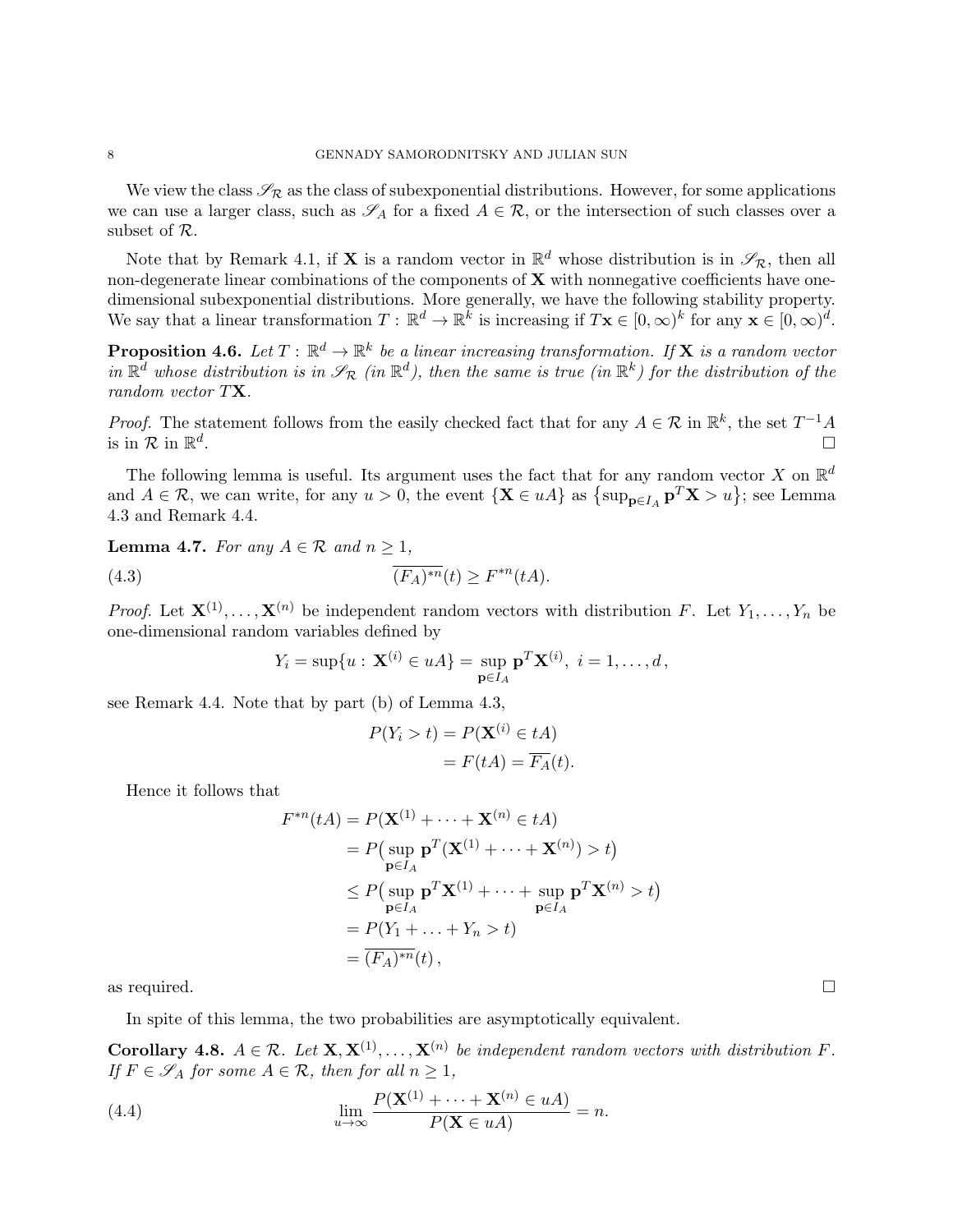Proof. It follows from Lemma 4.7 that only an asymptotic lower bound needs to be established. However, since  $X^{(1)}, \ldots, X^{(n)}$  are all nonnegative, and A is an increasing set, it must be that if  $\mathbf{X}^{(1)} + \cdots + \mathbf{X}^{(n)} \in uA^c$ , then each  $\mathbf{X}^{(1)}, \ldots, \mathbf{X}^{(n)} \in uA^c$ . Therefore,

$$
P(\mathbf{X}^{(1)} + \dots + \mathbf{X}^{(n)} \in uA^c) \le P(\mathbf{X}^{(1)}, \dots, \mathbf{X}^{(n)} \in uA^c)
$$
  
=  $P(\mathbf{X} \in uA^c)^n$ .

It follows that

$$
\liminf_{n \to \infty} \frac{P(\mathbf{X}^{(1)} + \dots + \mathbf{X}^{(n)} \in uA)}{P(\mathbf{X} \in uA)} \ge \liminf_{n \to \infty} \frac{1 - P(\mathbf{X} \in uA^c)^n}{P(\mathbf{X} \in uA)} = n,
$$
\nas required.

**Remark 4.9.** We note at this point that the assumption  $F \in \mathscr{S}_A$  is NOT equivalent to the assumption that  $(4.4)$  holds for all n. In fact, the latter assumption is weaker. To see that, consider the following example. Let X and Y be two independent nonnegative one-dimensional random variables with subexponential distributions, such that  $X + Y$  is not subexponential; recall that such random variables exist, see Leslie  $(1989)$ . We construct a bivariate random vector **Z** by taking a Bernoulli (1/2) random variable B independent of X and Y ans setting  $\mathbf{Z} = (X, 0)$  if  $B = 0$  and  $\mathbf{Z} = (0, Y)$  if  $B = 1$ . Let  $A = \{(x, y) : \max(x, y) > 1\}$ . Since the marginal distributions of the bivariate distribution of  $\mathbf Z$  are, obviously, subexponential, we see by  $(3.5)$  that  $(4.4)$  holds for all  $n \geq 1$ . However, for  $u > 0$ ,

$$
\overline{F_A}(u) = \frac{1}{2}P(X > u) + \frac{1}{2}P(Y > u),
$$

so the distribution  $F_A$  is a mixture of the distributions of X and Y. By Theorem 2 of Embrechts and Goldie (1980), any non-trivial mixture of the distributions of  $X$  and  $Y$  is subexponential if any only if their convolution is. Since, by construction, that convolution is not subexponential, we conclude that  $F_A \notin \mathscr{S}$  and  $F \notin \mathscr{S}_A$ .

In the next proposition we check that the basic properties of one-dimensional subexponential distributions extend to the multivariate case.

# **Proposition 4.10.** Let  $A \in \mathcal{R}$  and  $F \in \mathscr{S}_A$ .

(a) If G is a distribution on  $\mathbb{R}^d$  supported by  $[0,\infty)^d$ , such that

$$
\lim_{u \to \infty} \frac{F(uA)}{G(uA)} = c > 0,
$$

then  $G \in \mathscr{S}_A$ . (b) For any  $\mathbf{a} \in \mathbb{R}^d$ ,

(4.5) 
$$
\lim_{u \to \infty} \frac{F(uA + a)}{F(uA)} = 1.
$$

(c) Let  $\mathbf{X}, \mathbf{X}^{(1)}$ 1,...,  $\mathbf{X}^{(n)}$  be independent random vectors with distribution F. For any  $\epsilon > 0$ , there exists  $K > 0$  such that for all  $u > 0$  and  $n \ge 1$ ,

(4.6) 
$$
\frac{P(\mathbf{X}^{(1)} + \cdots + \mathbf{X}^{(n)} \in uA)}{P(\mathbf{X} \in uA)} < K(1+\epsilon)^n.
$$

*Proof.* (a) This is an immediate consequence of the univariate subexponentiality of  $F_A$  and the corresponding property of one-dimensional subexponential distributions; see e.g. Lemma 4 in Embrechts et al. (1979).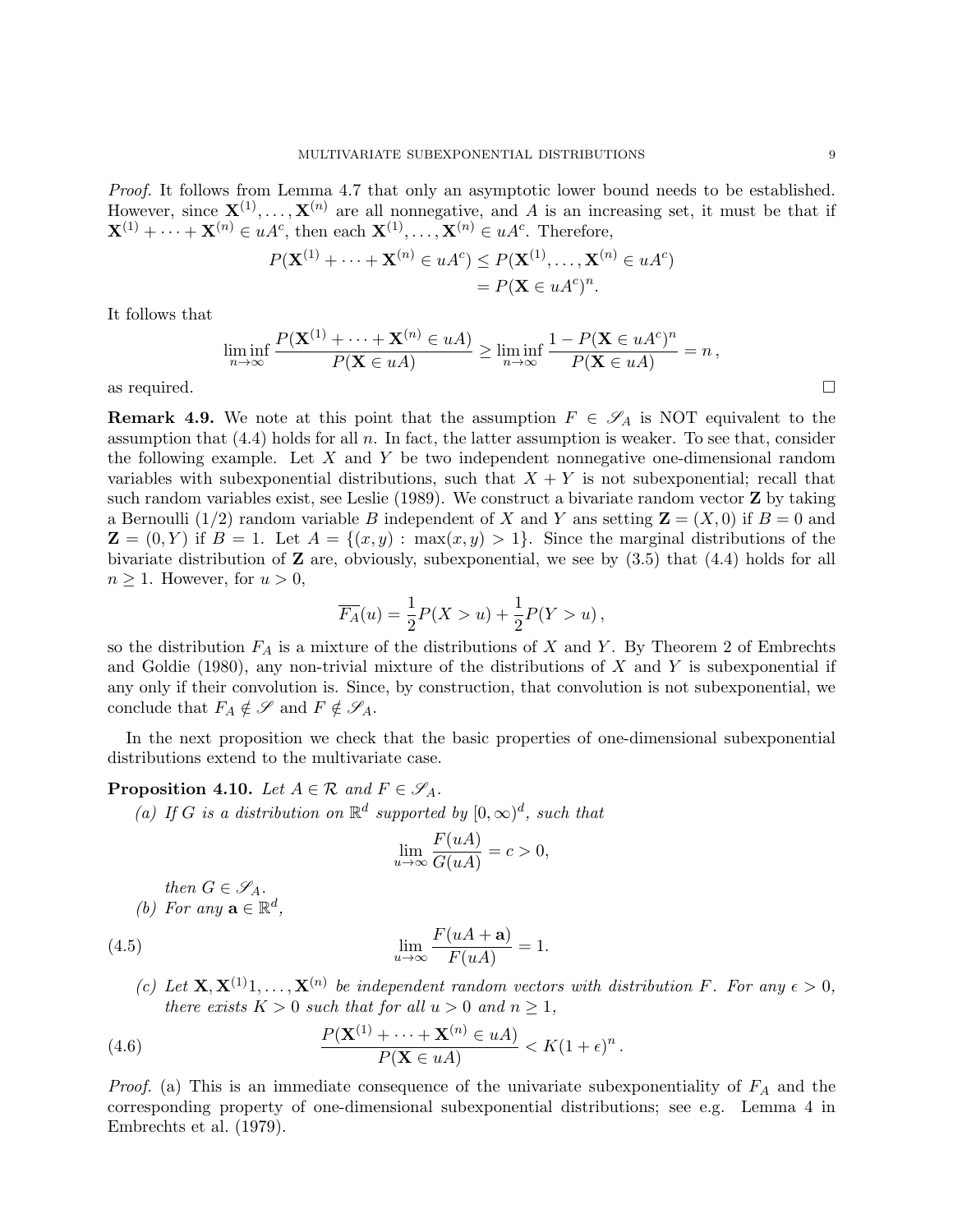(b) Write  $A = \mathbf{b} + G$  as in Remark 4.2. As in part (b) of Lemma 4.3, we have  $u_1G \subset u_2G$  if  $u_1 > u_2 > 0$ . Since G is an increasing set, it follows that there exists  $u_1 > 0$  such that for all  $u > u_1$ we have  $(u + u_1)A \subset uA + \mathbf{a} \subset (u - u_1)A$ . Therefore,

$$
F_A(u+u_1) = F((u+u_1)A)
$$
  
\n
$$
\leq F(uA + a)
$$
  
\n
$$
\leq F((u-u_1)A) = \overline{F_A}(u-u_1),
$$

and the claim follows from the one-dimensional long tail property of  $F_A$ .

(c) The claim follows from Lemma 4.7 and the corresponding one-dimensional bound; see e.g. Lemma 3 in Embrechts et al. (1979).  $\Box$ 

**Remark 4.11.** In our Definition 4.5 of multivariate subexponentiality one can drop the assumption that a distribution is supported by  $[0, \infty)^d$ . We can check that both Corollary 4.8 and Proposition 4.10 remain true in this extended case.

Our next step is to show that multivariate regular varying distributions fall within the class  $\mathscr{S}_{\mathcal{R}}$ of multivariate subexponential distributions. The definition of non-standard multivariate regular variation for distribution supported by  $[0, \infty)^d$  was given in (3.2). Presently we would only consider the standard multivariate regular variation, but allow distributions not necessarily restricted to the first quadrant. In this case one assumes that there is a non-zero Radon measure  $\mu$  on  $[-\infty,\infty]^d\backslash\{\mathbf{0}\},$ charging only finite points, and a function b on  $(0, \infty)$  increasing to infinity, such that

$$
(4.7) \t\t tF(b(t)\cdot) \stackrel{v}{\to} \mu
$$

vaguely on  $[-\infty,\infty]^d \setminus \{0\}$ . Recall that the measure  $\mu$  is called the tail measure of **X**; it has automatically a scaling property: for some  $\alpha > 0$ ,  $\mu(uA) = u^{-\alpha}\mu(A)$  for every  $u > 0$  and every Borel set  $A \in \mathbb{R}^d$ , and the function b in (4.7) is regularly varying with exponent  $1/\alpha$ ; see Resnick (2007). We say that F (and X) are regularly varying with exponent  $\alpha$  and use the notation  $F \in MRV(\alpha, \mu).$ 

Proposition 4.12.  $MRV(\alpha,\mu) \subset \mathscr{S}_{\mathcal{R}}$ .

*Proof.* We start by showing that for any  $A \in \mathcal{R}$ ,  $\mu(\partial A) = 0$ . Since for any  $u > 0$ ,

$$
\mu(\partial(uA)) = \mu(u\partial A) = u^{-\alpha}\mu(\partial A),
$$

it is enough to show that for any  $u > 1$ ,  $\partial(uA) \cap \partial A = \emptyset$  (indeed,  $\mu(\partial A) > 0$  would then imply existence of uncountably many disjoint sets of positive measure).

Suppose, to the contrary, that  $\partial(uA) \cap \partial A \neq \emptyset$ , and let  $\mathbf{x} \in \partial(uA) \cap \partial A$ . The set  $I_A$  in part (c) of Lemma 4.3, has, by construction, the property that  $u^{-1}\mathbf{x}$ , as an element of  $u^{-1}\partial(uA) = \partial A$ , satisfies  $\mathbf{p}^T u^{-1} \mathbf{x} = 1$  for some  $\mathbf{p} \in I_A$ . But then  $\mathbf{p}^T \mathbf{x} = u > 1$ , which says that  $\mathbf{x}$  is in A, rather than in  $\partial A$ , which is a subset of  $A^c$ .

It follows from (4.7) that for any set  $A \in \mathcal{R}$ ,

$$
tP(\mathbf{X} \in b(t)A) \to \mu(A) \in (0, \infty)
$$

as  $t \to \infty$ . Since the function b is regularly varying with exponent  $1/\alpha$ , we immediately conclude that the distribution function  $F_A$  has a regularly varying tail, hence  $F_A$  is subexponential. Because  $A \in \mathcal{R}$  is arbitrary, it follows that  $F \in \cap_{A \in \mathcal{R}} \mathcal{S}_A = \mathcal{S}_{\mathcal{R}}$ .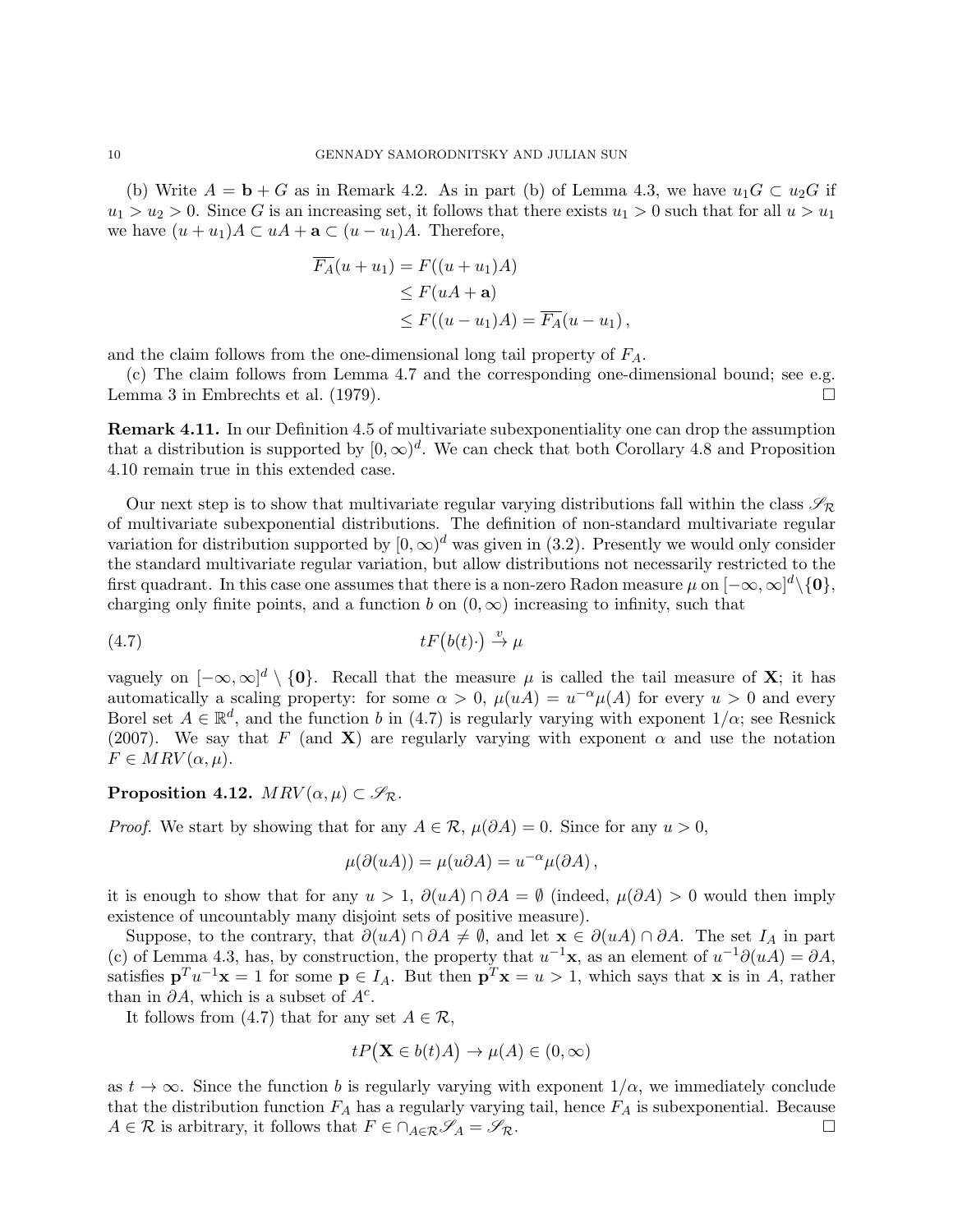We proceed with clarifying the relation between the class  $\mathscr{S}_R$  we have introduced in this section and the classes  $\mathscr{S}(\nu; \mathbf{b})$  and  $S(\mathbb{R}^d)$  of Section 3. We will also provide several examples of distributions that belong to  $\mathscr{S}_{\mathcal{R}}$ , as well as sufficient conditions for a distribution to be a member of  $\mathscr{S}_{\mathcal{R}}.$ 

Example 3.1, combined with Proposition 4.6, show that neither  $\mathscr{S}(\nu; \mathbf{b})$  nor  $S(\mathbb{R}^d)$  are subsets of  $\mathscr{S}_{\mathcal{R}}$ . We will present an example to show that  $\mathscr{S}_{\mathcal{R}} \not\subset \mathscr{S}(\nu; \mathbf{b})$ .

We start with presenting a sufficient condition for a distribution F to be a member of  $\mathscr{S}_{\mathcal{R}}$ . We assume for the moment that F is supported by  $[0, \infty)^d$ .

Let  $\mathbf{X} \sim F$  be a nonnegative random vector on  $\mathbb{R}^d$  such that  $P(\mathbf{X} = \mathbf{0}) = 0$ . Denote the  $L_1$ norm of  $X$  by

(4.8) 
$$
W = ||\mathbf{X}||_1 = \sum_{i=1}^d X_i,
$$

and the projection of **X** onto the d-dimensional unit simplex  $\Delta_d$  by

(4.9) 
$$
I = \frac{\mathbf{X}}{||\mathbf{X}||_1} = \frac{\mathbf{X}}{W} \in \Delta_d.
$$

Let  $\nu$  be the distribution of I over  $\Delta_d$ , and let  $(F_{\theta})_{\theta \in \Delta_d}$  be a set of regular conditional distributions of W given I. Notice that, if the law F of **X** in  $\mathbb{R}^d$  has a density f with respect to the d-dimensional Lebesgue measure, then a version of  $(F_{\theta})_{\theta \in \Delta_d}$  has densities with respect to the one-dimensional Lebesgue measure, given by

(4.10) 
$$
f_{\boldsymbol{\theta}}(w) = \frac{w^{d-1} f(w \boldsymbol{\theta})}{\int_0^\infty u^{d-1} f(u \boldsymbol{\theta}) du}, \ w > 0.
$$

**Proposition 4.13.** Suppose **X** is a random vector on  $\mathbb{R}^d$  with distribution F, supported by  $[0,\infty)^d$ , such that  $P(X = 0) = 0$ . Suppose the marginal distributions  $F_i$ ,  $i = 1, ..., d$  have dominated varying tails. Further, assume that there is a set of regular conditional distributions  $(F_{\theta})_{\theta \in \Delta_d}$  of W given I such that  $F_{\theta} \in \mathscr{L}$  for each  $\theta \in \Delta_d$  and for some  $C, t_0 > 0$ ,

$$
\frac{F_{\theta_1}(2t)}{F_{\theta_2}(t)} \le C
$$

for all  $t > t_0$  and for all  $\theta_1, \theta_2 \in \Delta_d$ . Then  $F \in \mathscr{S}_{\mathcal{R}}$ .

*Proof.* Let  $A \in \mathcal{R}$  be fixed. Since each of the marginal distributions have dominated varying tails, it follows that  $F_A$  also has a dominated varying tail. Since  $\mathscr{L} \cap \mathscr{D} \subset \mathscr{S}$ , it suffices to show that  $F_A \in \mathscr{L}$ .

For 
$$
\boldsymbol{\theta} \in \Delta_d
$$
, let

$$
(4.12) \t\t\t h_{\theta} = \inf \{ w > 0 : w\theta \in A \} > 0,
$$

Note that  $h_{\theta}$  is bounded away from 0. Further, by convexity of  $A^c$ ,  $h(e^{i}) < \infty$  for at least one coordinate vector  $e^{(i)}$ ,  $i = 1, \ldots, d$ . Since the dominated variation of the marginal tails implies, in particular, that each coordinate of the vector  $X$  is positive with positive probability, we conclude that

$$
\nu\{\boldsymbol{\theta}\in\Delta_d:\,h_{\boldsymbol{\theta}}<\infty\}>0\,.
$$

We conclude that there is  $M > 0$  and a measurable set  $B \subset \Delta_d$  with  $\delta := \nu(B) > 0$ , such that

$$
1/M \le h_{\theta} \le M \text{ for all } \theta \in B.
$$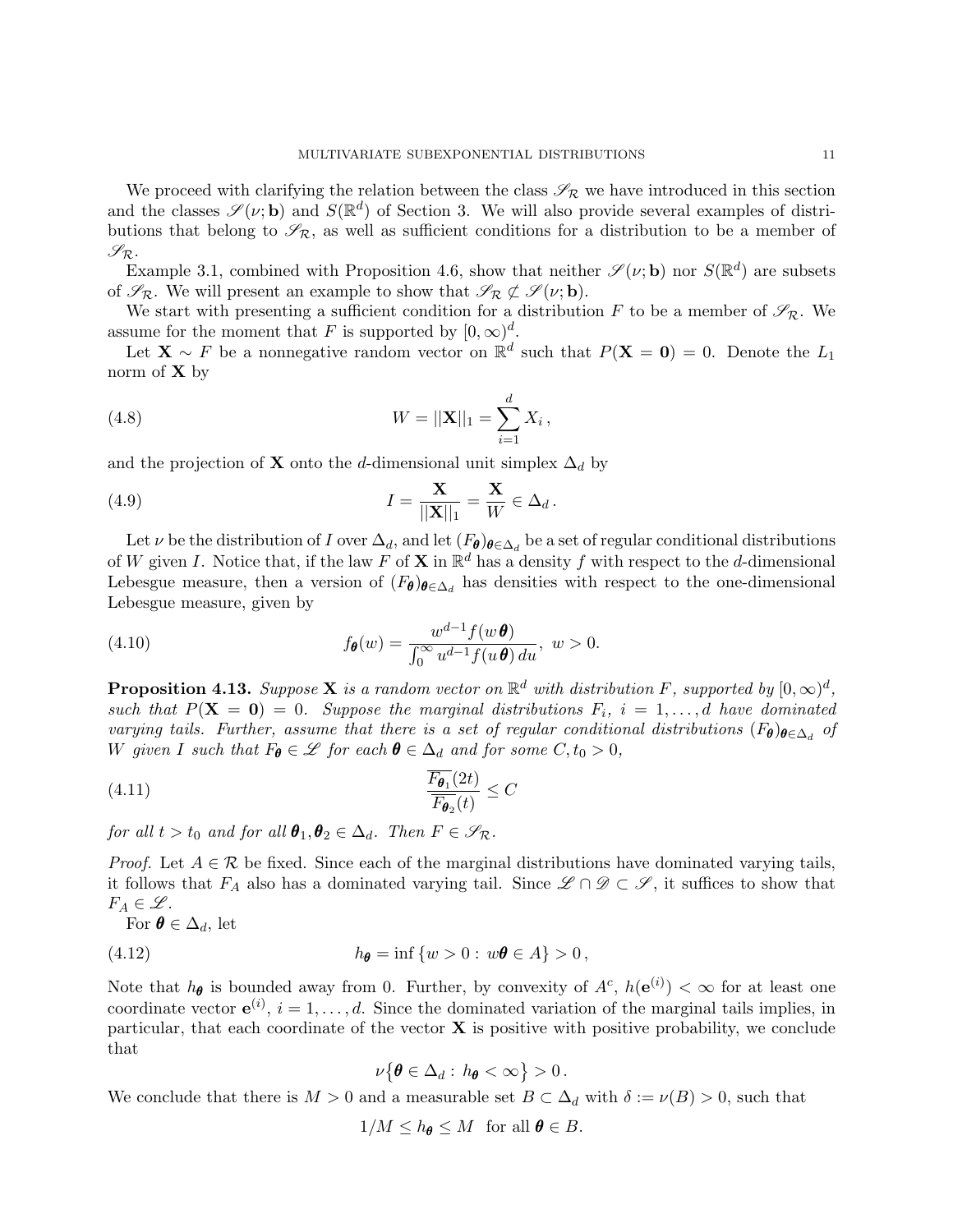Note that for  $t > 0$ ,

(4.13) 
$$
\overline{F}_A(t) = \int_{\Delta_d} \overline{F}_{\theta}(th_{\theta}) \nu(d\theta).
$$

Therefore,

(4.14) 
$$
\frac{\overline{F_A(t)} - \overline{F_A(t+1)}}{\overline{F_A}(t)} = \frac{\int_{\Delta_d} (\overline{F_{\theta}}(th_{\theta}) - \overline{F_{\theta}}((t+1)h_{\theta})) \nu(d\theta)}{\int_{\Delta_d} \overline{F_{\theta}}(th_{\theta}) \nu(d\theta)},
$$

and we wish to show that this quantity goes to 0 as  $t \to \infty$ .

By the assumptions, for any fixed  $\theta$ ,  $F_{\theta} \in \mathcal{L}$ , hence for any fixed  $\theta$  such that  $h_{\theta} < \infty$ ,

$$
\lim_{t\to\infty}\frac{\overline{F_{\boldsymbol{\theta}}}(th_{\boldsymbol{\theta}})-\overline{F_{\boldsymbol{\theta}}}((t+1)h_{\boldsymbol{\theta}})}{\overline{F_{\boldsymbol{\theta}}}(th_{\boldsymbol{\theta}})}=0.
$$

Therefore, for a given  $\epsilon > 0$ , there exists  $t_{\epsilon} > 0$  such that, for all  $t > t_{\epsilon}$ ,  $\nu(S_{t,\epsilon}) < \epsilon$ , where

$$
S_{t,\epsilon} = \left\{ \boldsymbol{\theta} \in \Delta_d : h_{\boldsymbol{\theta}} < \infty \text{ and } \frac{\overline{F_{\boldsymbol{\theta}}}(th_{\boldsymbol{\theta}}) - \overline{F_{\boldsymbol{\theta}}}((t+1)h_{\boldsymbol{\theta}})}{\overline{F_{\boldsymbol{\theta}}}(th_{\boldsymbol{\theta}})} > \epsilon \right\}.
$$

Let  $\epsilon < (\delta/2)^2$ . Then  $\nu(B \cap S_{t,\epsilon}^c) > (\nu(S_{t,\epsilon}))^{1/2}$ . By the definition of the set B and by (4.11), for some  $C_1$ ,  $\tilde{t}_0 > 0$ 

$$
\frac{\overline{F_{\pmb{\theta}_1}}(t \cdot h_{\pmb{\theta}_1})}{\overline{F_{\pmb{\theta}_2}}(t \cdot h_{\pmb{\theta}_2})} \leq C_1
$$

for any  $\boldsymbol{\theta}_1 \in S_{t,\epsilon}$  and any  $\boldsymbol{\theta}_2 \in B \cap S_{t,\epsilon}^c$ , for all  $t > \tilde{t}_0$ . Therefore, for  $t > t_{\epsilon} + \tilde{t}_0$ ,

$$
\int_{S_{t,\epsilon}} \overline{F_{\theta}}(th_{\theta}) - \overline{F_{\theta}}((t+1)h_{\theta}) \nu(d\theta) \le \int_{S_{t,\epsilon}} \overline{F_{\theta}}(th_{\theta}) \nu(d\theta)
$$
\n
$$
< \frac{\nu(S_{t,\epsilon})}{\nu(B \cap S_{t,\epsilon})^c} C_1 \int_{B \cap S_{t,\epsilon}^c} \overline{F_{\theta}}(t \cdot h_{\theta}) \mu(d\theta)
$$
\n
$$
< \epsilon^{1/2} C_1 \int_{\Delta_d} \overline{F_{\theta}}(t \cdot h_{\theta}) \nu(d\theta).
$$

Hence, for  $t > t_{\epsilon} + \tilde{t}_0$ , the quantity in (4.14) is bounded above by  $\epsilon + \epsilon^{1/2}C_1$ . Letting  $\epsilon \searrow 0$  gives us the desired result.  $\Box$ 

We are now ready to give an example showing that  $\mathscr{S}_{\mathcal{R}} \not\subset \mathscr{S}(\nu; \mathbf{b})$ .

**Example 4.14.** Let  $0 < |\gamma| \leq 1/2$ . It is shown in in Cline and Resnick (1992) that a legitimate probability distribution F, supported by  $(0, \infty)_+^2$ , satisfies

(4.15) 
$$
P(X > x, Y > y) = \frac{1 + \gamma \sin(\log(1 + x + y)) \cos(\frac{1}{2}\pi \frac{x - y}{1 + x + y})}{1 + x + y}, x, y \ge 0.
$$

Then

$$
P(X > x) = P(Y > x) \sim x^{-1} \text{ as } x \to \infty,
$$

but  $F \notin \mathscr{S}(\nu; \mathbf{b})$ ; see Cline and Resnick (1992). Straightforward differentiation gives us the density  $f$  of  $F$ , and one can check that it satisfies

$$
\frac{2-4\gamma-3\gamma\pi-\pi^2/4}{(1+x+y)^3} \le f(x,y) \le \frac{2+4\gamma+3\gamma\pi+\pi^2/4}{(1+x+y)^3} \,,
$$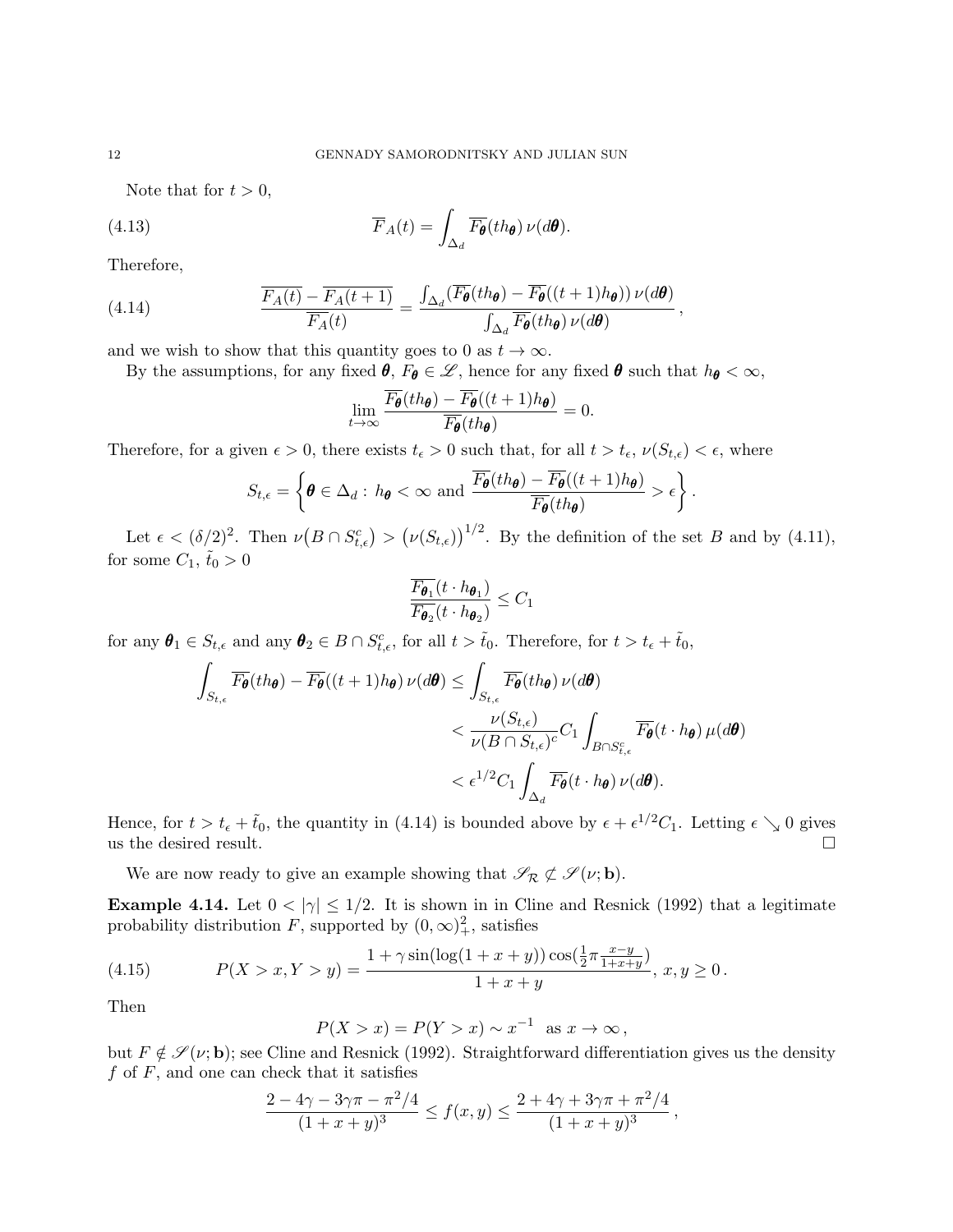so by  $(4.10)$ , we have

$$
a \frac{w}{(1+w)^3} \le f_{\theta}(w) \le b \frac{w}{(1+w)^3}, w > 0,
$$

for some  $0 < a < b < \infty$ , independent of  $\theta$ . It is clear that the conditions of Proposition 4.13 are satisfied and, hence,  $F \in \mathscr{S}_{\mathcal{R}}$ .

Proposition 4.13 gives us a way to check that a multivariate distribution belongs to the class  $\mathscr{S}_{\mathcal{R}}$ , but it only applies to distributions that have, marginally, dominated varying tails. In the remainder of this section we provide sufficient conditions for membership in  $\mathscr{S}_{\mathcal{R}}$  that do not require marginals with dominated varying tails. We start with a motivating example.

Example 4.15. [Rotationally invariant case] Assume that there is a one-dimensional distribution G such that  $\overline{F_{\theta}} = \overline{G}$  for all  $\theta \in \Delta_d$ . Let  $A \in \mathcal{R}$ , and notice that, in the rotationally invariant case, a random variable  $Y_A$  with distribution  $F_A$  can be written, in law, as

$$
(4.16)\t\t Y_A \stackrel{d}{=} ZH^{-1},
$$

with Z and H being independent, Z with the distribution G, and  $H = h_{\Theta}$ . Here h is defined by (4.12), and  $\Theta$  has the law  $\nu$  over the simplex  $\Delta_d$ . Recall that the function h is bounded away from zero, so that the random variable  $H^{-1}$  is bounded. If  $G \in \mathscr{S}$ , then the product in the right hand side is subexponential by Corollary 2.5 in Cline and Samorodnitsky (1994). Hence  $F_A \in \mathscr{S}$  for all  $A \in \mathcal{R}$ , and so  $F \in \mathscr{S}_{\mathcal{R}}$ .

The rotationally invariant case of Example 4.15 can be slightly extended, without much effort, to the case where there is a bounded positive function  $(a_{\theta}, \theta \in \Delta_d)$  such that  $F_{\theta}(\cdot) = G(\cdot/a_{\theta})$  for some  $G \in \mathscr{S}$ . An argument similar to the one in the example shows that we can still conclude that  $F \in \mathscr{S}_{\mathcal{R}}$ . In order to achieve more than that, we note that the distribution  $F_A$  can be represented, by (4.13), as a mixture of scaled regular conditional distributions. Note also that the product of independent random variables in (4.16) is just a special case of that mixture, to which we have been able to apply Corollary 2.5 in Cline and Samorodnitsky (1994). It is likely to be possible to extend that result to certain mixtures that are more general than products of independent random variables, and thus to obtain additional criteria for membership in the class  $\mathscr{S}_{\mathcal{R}}$ . We leave serious extensions of this type to future work. A small extension that still steps away from exact products is below, and it takes a result in Cline and Samorodnitsky (1994) as an ingredient. We formulate the statement in terms of the distribution of a random variable that only in a certain asymptotic sense looks like a product of independent random variables.

**Theorem 4.16.** Let  $(\Omega_i, \mathcal{F}_i, P_i)$ ,  $i = 1, 2$  be probability spaces. Let Q be a random variable defined on the product probability space. Assume that there are nonnegative random variables  $X_i$ ,  $i =$ 1, 2, defined on  $(\Omega_1, \mathcal{F}_1, P_1)$  and  $(\Omega_2, \mathcal{F}_2, P_2)$  correspondingly, such that  $X_1$  has a subexponential distribution F, and for some  $t_0 > 0$  and  $C > 0$ ,

(4.17) 
$$
X_1(\omega_1)X_2(\omega_2) - CX_2(\omega_2) \le Q(\omega_1, \omega_2) \le X_1(\omega_1)X_2(\omega_2) + CX_2(\omega_2)
$$

a.s. on the set  ${Q(\omega_1, \omega_2) > t_0}$ . Suppose  $P(X_2 > 0) > 0$ , and let G be the distribution of  $X_2$ . Suppose that there is a function  $a:(0,\infty) \to (0,\infty)$ , such that

(1) 
$$
a(t) \nearrow \infty
$$
 as  $t \to \infty$ ;  
\n(2)  $\frac{t}{a(t)} \nearrow \infty$  as  $t \to \infty$ ;  
\n(3)  $\lim_{t \to \infty} \frac{\overline{F}(t - a(t))}{\overline{F}(t)} = 1$ ;  
\n(4)  $\lim_{t \to \infty} \frac{\overline{G}(a(t))}{P(X_1 X_2 > t)} = 0$ .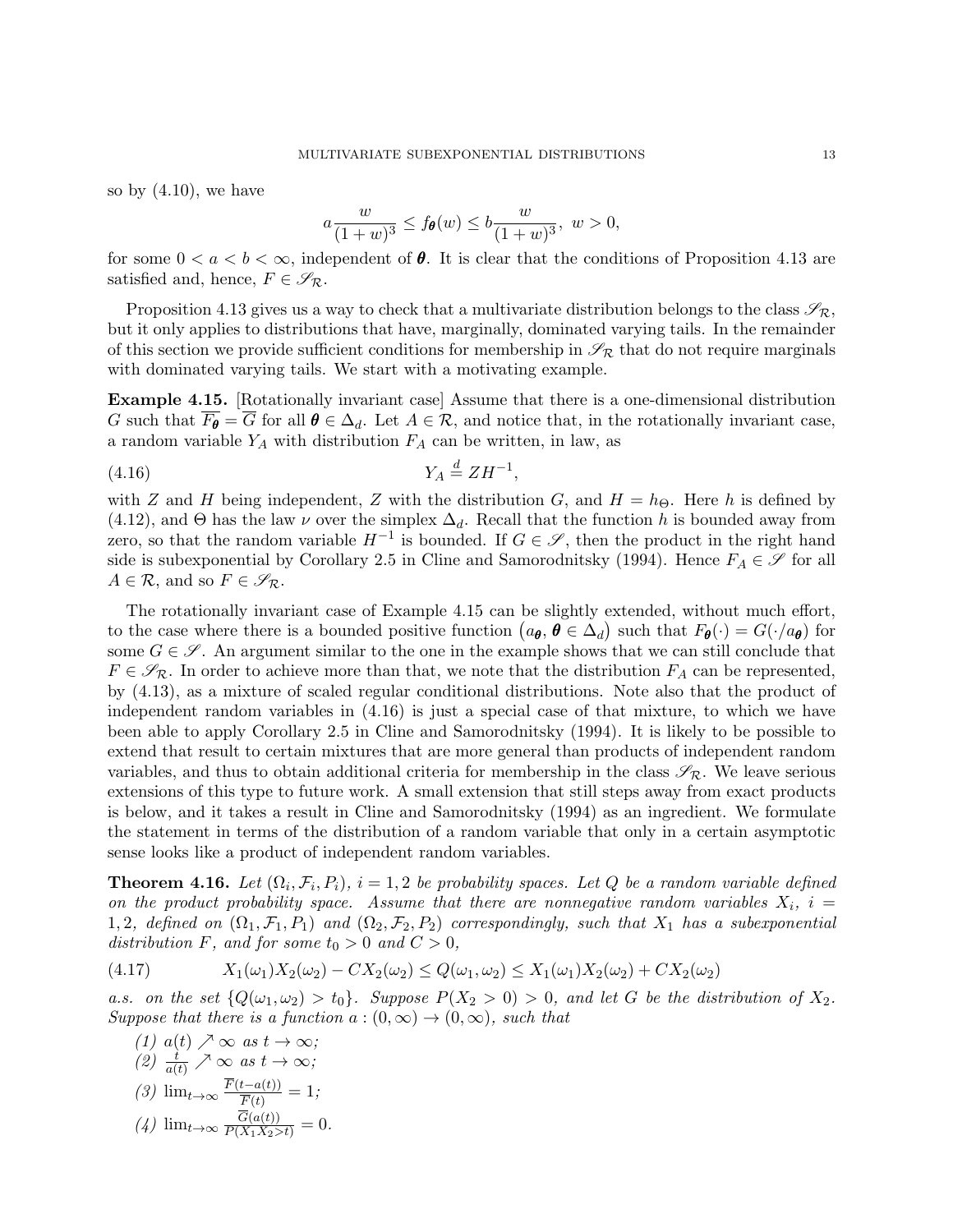#### Then Q has a subexponential distribution.

*Proof.* Let H denote the distribution of  $X_1X_2$ . It follows by Theorem 2.1 in Cline and Samorodnitsky (1994) that H is subexponential. We show that  $P(Q > t) \sim \overline{H}(t)$  as  $t \to \infty$ . This will imply that Q has a subexponential distribution.

We start by checking that

(4.18) 
$$
\lim_{t \to \infty} \frac{\overline{H}(t - a(t))}{\overline{H}(t)} = 1, \text{ implying that } \lim_{t \to \infty} \frac{\overline{H}(t + a(t))}{\overline{H}(t)} = 1,
$$

since  $a(t + a(t)) \ge a(t)$ . To verify the limit, suppose first that  $X_2 \ge 1$  a.s., and write

$$
P(t - a(t) < X_1 X_2 \le t) \le P_2(X_2 > a(t))
$$
\n
$$
\le \int_{\Omega_2} P_1(t/X_2(\omega_2) - a(t)/X_2(\omega_2) < X_1 \le t/X_2(\omega_2)) \mathbf{1}(X_2(\omega_2) \le a(t)) \, P_2(d\omega_2)
$$

The first term in the right hand side is  $o(\overline{H}(t))$  by the assumption (4), while the same is true for the second term by the assumption (3), since by the assumption (2),  $a(t)/y \le a(t/y)$  if  $y \ge 1$ . This proves (4.18) if  $X_2 \geq 1$  a.s. and hence, by scaling, if  $X_2 \geq \epsilon$  a.s. for some  $\epsilon > 0$ . An elementary truncation argument then shows that (4.18) holds if  $P(X_2 > 0) > 0$ .

Note that for  $t > t_0$ ,

$$
P(Q > t) \le P(X_1 X_2 + C X_2 > t)
$$
  
\n
$$
\le \overline{G}(a(t)) + \overline{H}(t - Ca(t)).
$$

This implies that  $\limsup_{t\to\infty} P(Q > t)/\overline{H}(t) \leq 1$ . The statement  $\liminf_{t\to\infty} P(Q > t)/\overline{H}(t) \geq 1$ can be shown in a similar way.

Despite a limited scope of the extension given in Theorem 4.16, it allows one to construct a number of examples of multivariate distributions in  $\mathscr{S}_{\mathcal{R}}$  by choosing, for example,  $\Omega_2 = \Delta_d$  and  $X_2(\theta) = 1/h(\theta), \theta \in \Delta_d$ , and selecting a function Q to model additional randomness in the radial direction.

# 5. Ruin Probabilities

As mentioned in the introduction, the notion of subexponentiality we introduced in Section 4 was designed with insurance applications in mind. In this section we describe such an application more explicitly.

Consider a renewal model for the reserves of an insurance company with d lines of business. Suppose that claims arrive according to a renewal process  $(N_t)_{t\geq0}$  given by  $N_t = \sup\{n \geq 1 : T_n \leq$  $t$ . The arrival times  $(T_n)$  form a renewal sequence

(5.1) 
$$
T_0 = 0, T_n = Y_1 + \dots + Y_n \text{ for } n \ge 1,
$$

where the interarrival times  $(Y_i)_{i\geq 1}$  form a sequence of independent and identically distributed positive random variables. We will call a generic interarrival time Y. At the arrival time  $T_i$  a random vector-valued claim size  $\mathbf{X}^{(i)} = (X_1^{(i)})$  $\mathcal{X}_1^{(i)}, \ldots, \mathcal{X}_d^{(i)}$  is incurred, so that the part of the claim going to the j<sup>th</sup> line of business is  $X_i^{(i)}$  $j^{(i)}$ . We assume that the claim sizes  $(\mathbf{X}^{(i)})$  are i.i.d. random vectors with a finite mean, and we denote their common law by  $F$ . We assume further that the claim size process is independent of the renewal process of the claim arrivals. The jth line of business collects premium at the rate of  $p^j$  per unit of time. Let **p** be the vector of the premium rates, and **X** a generic random vector of claim sizes.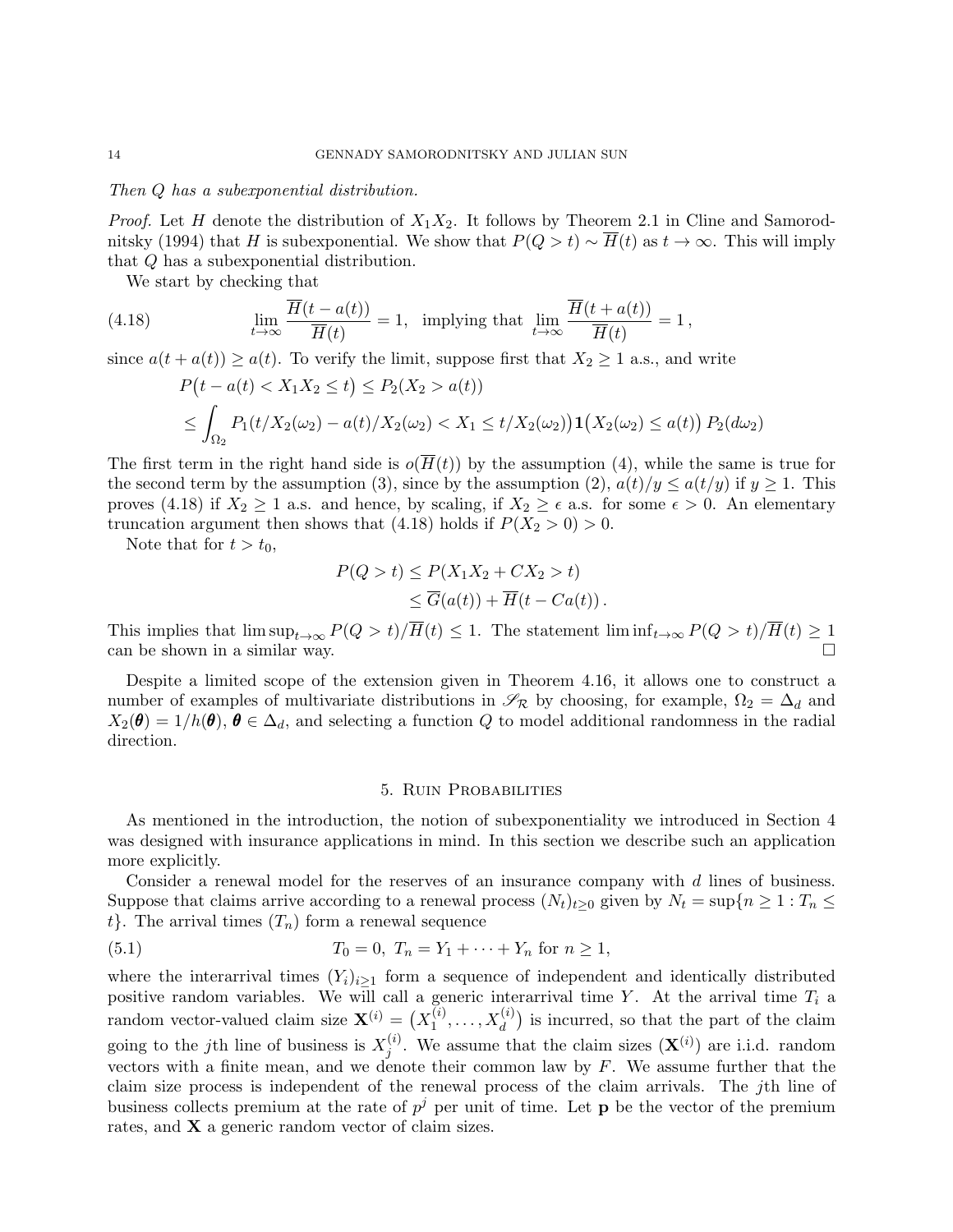Suppose that the company has an initial buffer capital of u, out of which the amount of  $ub_i$ is allocated to the j<sup>th</sup> line of business,  $j = 1, 2, ..., d$ . Here  $b_1, ..., b_d$  are positive numbers,  $b_1 + \cdots + b_d = 1$ . Then ub denotes the vector for the initial capital buffer allocation. With the above notation, the claim surplus process  $(\mathbf{S}_t)_{t\geq 0}$  and the risk reserve process  $(\mathbf{R}_t)_{t\geq 0}$  are given by

$$
\mathbf{S}_{t} = \sum_{i=1}^{N_{t}} \mathbf{X}^{(i)} - t\mathbf{p}, \ \mathbf{R}_{t} = u\mathbf{b} - \mathbf{S}_{t} = u\mathbf{b} + t\mathbf{p} - \sum_{i=1}^{N_{t}} \mathbf{X}^{(i)}, \ t \geq 0.
$$

The company becomes insolvent (ruined) when the risk reserve process hits a certain ruin set  $L \subset \mathbb{R}^d$ . Equivalently, ruin occurs when the claim surplus process enters the set u**b** − L. We will assume that the ruin set satisfies the following condition.

**Assumption 5.1.** The ruin set is an open decreasing set such that  $0 \in \partial L$ , satisfying  $L = uL$  for  $u > 0$ , and such that  $L^c$  is convex.

Note that this assumption means that the ruin occurs when the claim surplus process enters the set uA, with  $A = \mathbf{b} - L \in \mathcal{R}$ , as defined in Section 4. In fact, the ruin set L can be viewed as being of the form  $-G$ , as defined in Remark 4.2. Examples of such ruin sets are, of course, the sets

$$
L = \{ \mathbf{x} : x_j < 0 \text{ for some } j = 1, ..., d \} \text{ and } L = \{ \mathbf{x} : x_1 + ... + x_d < 0 \},
$$

discussed in Section 4. A general framework was proposed in Hult and Lindskog (2006). In this framework capital can be transferred between different business lines, but the transfers incur costs, and the solvency set has the form

(5.2) 
$$
L^{c} = \left\{ \mathbf{x} : \mathbf{x} = \sum_{i \neq j} v_{ij} (\pi_{ij} \mathbf{e}^{i} - \mathbf{e}^{j}) + \sum_{i=1}^{d} w_{i} \mathbf{e}^{i}, v_{ij} \geq 0, w_{i} \geq 0 \right\},
$$

where  $e^1, \ldots, e^d$  are the standard basis vectors, and  $\Pi = (\pi_{ij})_{i,j=1}^d$  is a matrix satisfying

- (i)  $\pi_{ij} \geq 1$  for  $i, j \in \{1, ..., d\},$
- (ii)  $\pi_{ii} = 1$  for  $i \in \{1, ..., d\},\$
- (iii)  $\pi_{ij} \leq \pi_{ik}\pi_{kj}$  for  $i, j, k \in \{1, \ldots, d\}.$

In the financial literature, a matrix satisfying the above constraints is called a bid-ask matrix. In our context, the entry  $\pi_{ij}$  can be interpreted as the amount of capital that needs to be taken from business line  $i$  in order to transfer 1 unit of capital to business line  $j$ .

We note that each of the above ruin sets is a cone, i.e. it satisfies  $L = uL$  for  $u > 0$ , as assumed in Assumption 5.1.

We maintain the notation  $A = \mathbf{b} - L \in \mathcal{R}$ . Note that we can write the ruin probability as

(5.3) 
$$
\psi_{\mathbf{b},L}(u) = P(\mathbf{R}_t \in L \text{ for some } t \ge 0)
$$

$$
= P\left(\sum_{i=1}^n \mathbf{X}^{(i)} - Y_i \mathbf{p} \in uA \text{ for some } n \ge 1\right)
$$

$$
= P\left(\sum_{i=1}^n \mathbf{Z}^{(i)} \in uA \text{ for some } n \ge 1\right),
$$

where  $\mathbf{Z}^{(i)} = \mathbf{X}^{(i)} - Y_i \mathbf{p}, i = 1, 2, \dots$  We let Z denote a generic element of the sequence  $(\mathbf{Z}^{(i)})_{i \geq 1}$ . We will assume a positive safety loading, an assumption that takes now the form

$$
\mathbf{c}=-\mathbb{E}[\mathbf{Z}]>0\,,
$$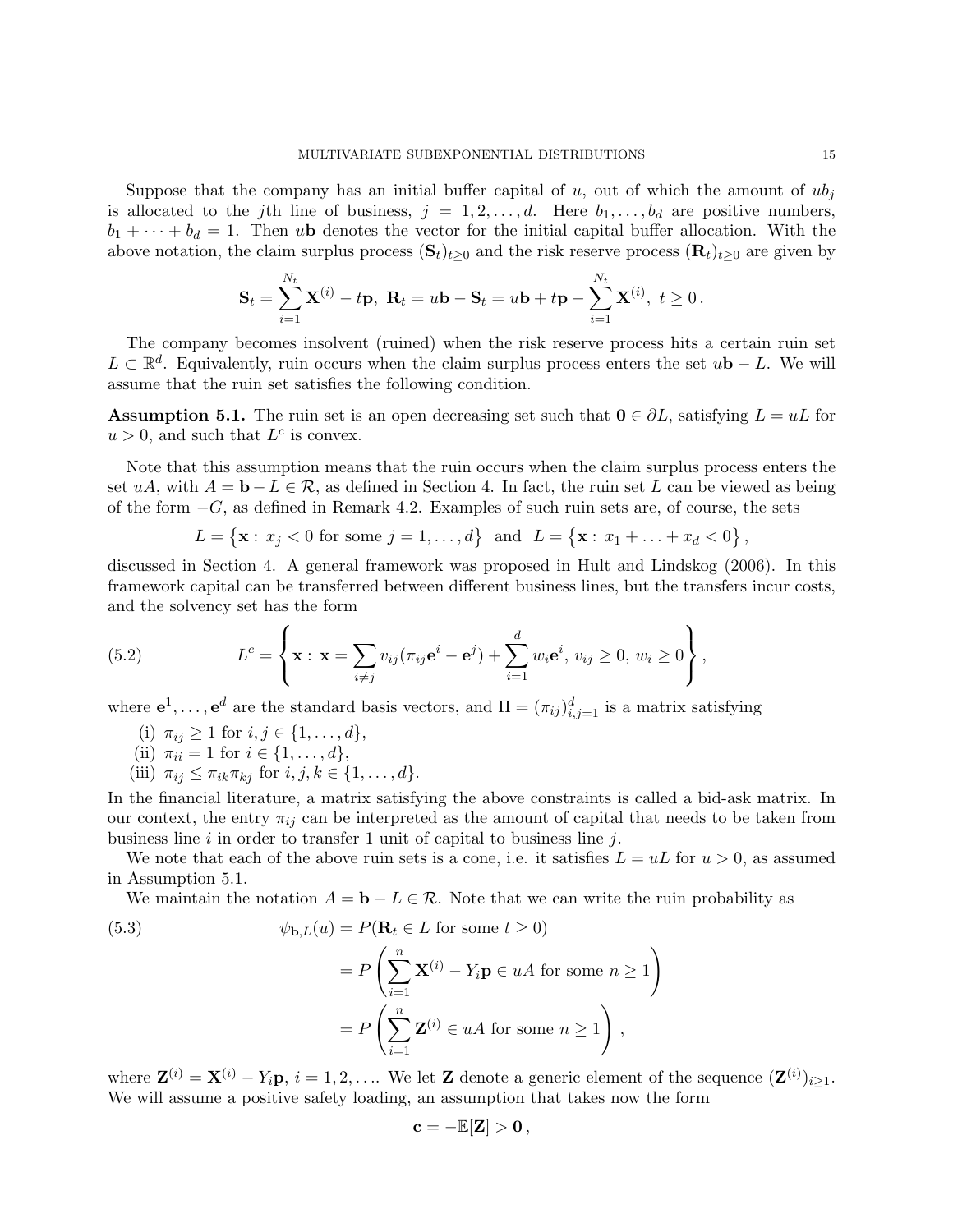see e.g. Asmussen (2000). The assumption of the finite mean for the claim sizes implies that

$$
\theta := \int_0^\infty F\Big([0,\infty)^d + v\mathbf{c}\Big)\,dv < \infty\,,
$$

and we can defined a probability measure on  $\mathbb{R}^d$ , supported by  $[0,\infty)^d$ , by

(5.4) 
$$
F^{I}(\cdot) = \frac{1}{\theta} \int_{0}^{\infty} F(\cdot + v \mathbf{c}) dv.
$$

Denote

(5.5) 
$$
H(u) = \int_0^\infty F(uA + v\mathbf{c}), \ u > 0.
$$

The following is the main result of this section.

**Theorem 5.2.** Suppose that the law  $F^I$  is in  $\mathscr{S}_A$ . Then the ruin probability  $\psi_{\mathbf{b},L}$  satisfies

(5.6) 
$$
\lim_{u \to \infty} \frac{\psi_{\mathbf{b},L}(u)}{H(u)} = 1.
$$

**Remark 5.3.** Notice, for comparison, that in the univariate case, with the ruin set  $L = (-\infty, 0)$ (and  $b = 1$ ) we have  $A = (1, \infty)$ , and

$$
H(u) = \int_0^\infty \overline{F}(u+vc) dv = \frac{1}{c} \int_u^\infty \overline{F}(v) dv.
$$

In this case the statement (5.6) agrees with the standard univariate result on subexponential claims; see e.g. Theorem 1.3.8 in Embrechts et al. (1997). If the claim arrival process is Poisson, then this is (2.7) of Section 2.

*Proof of Theorem 5.2.* We start by observing that the function  $H$  is proportional to the tail of a subexponential distribution  $F_A^I$  and, hence, can itself be viewed as the tail of a subexponential distribution. We can and will, for example, simply refer to the "long tail property" of H.

We use the "one big jump" approach to heavy tailed large deviations; see e.g. Zachary (2004), and the first step is to show that

(5.7) 
$$
\lim_{u \to \infty} \frac{\int_0^\infty P(\mathbf{Z} \in uA + v\mathbf{c}) dv}{H(u)} = 1.
$$

Indeed, the upper bound in (5.7) follows from the fact that A is increasing. For the lower bound, notice that, by Fatou's lemma, it is enough to prove that that for each fixed y,

$$
\lim_{u \to \infty} \frac{\int_0^\infty F(uA + v\mathbf{c} + y\mathbf{p}) dv}{H(u)} = 1.
$$

This, however, follows from the fact for sufficiently large  $u > 0$ , there exists some  $u_1 > 0$  such that  $(u + u_1)A + v\mathbf{c} \subset uA + v\mathbf{c} + y\mathbf{p}$ , and the long tail property of H.

We proceed to prove the lower bound in (5.6). Let  $\mathbf{S}_n := \sum_{i=1}^n \mathbf{Z}^{(i)}$ ,  $n = 1, 2, \ldots$  Let  $\epsilon, \delta$  be small positive numbers, and choose  $K$  so large that

$$
P(S_n > -(K + n(1 + \epsilon))c) > 1 - \delta, n = 1, 2, ...
$$

Define  $M_n = \sup\{u > 0 : \mathbf{S}_i \in u\}$  for some  $1 \leq i \leq n\}$  and  $M = \sup\{u > 0 : \mathbf{S}_n \in u\}$  for some  $n\}.$ For  $u > 0$ ,

$$
\psi_{\mathbf{b},L}(u) = P(M > u) = \sum_{n \geq 0} P(M_n \leq u, \mathbf{S}_{n+1} \in uA)
$$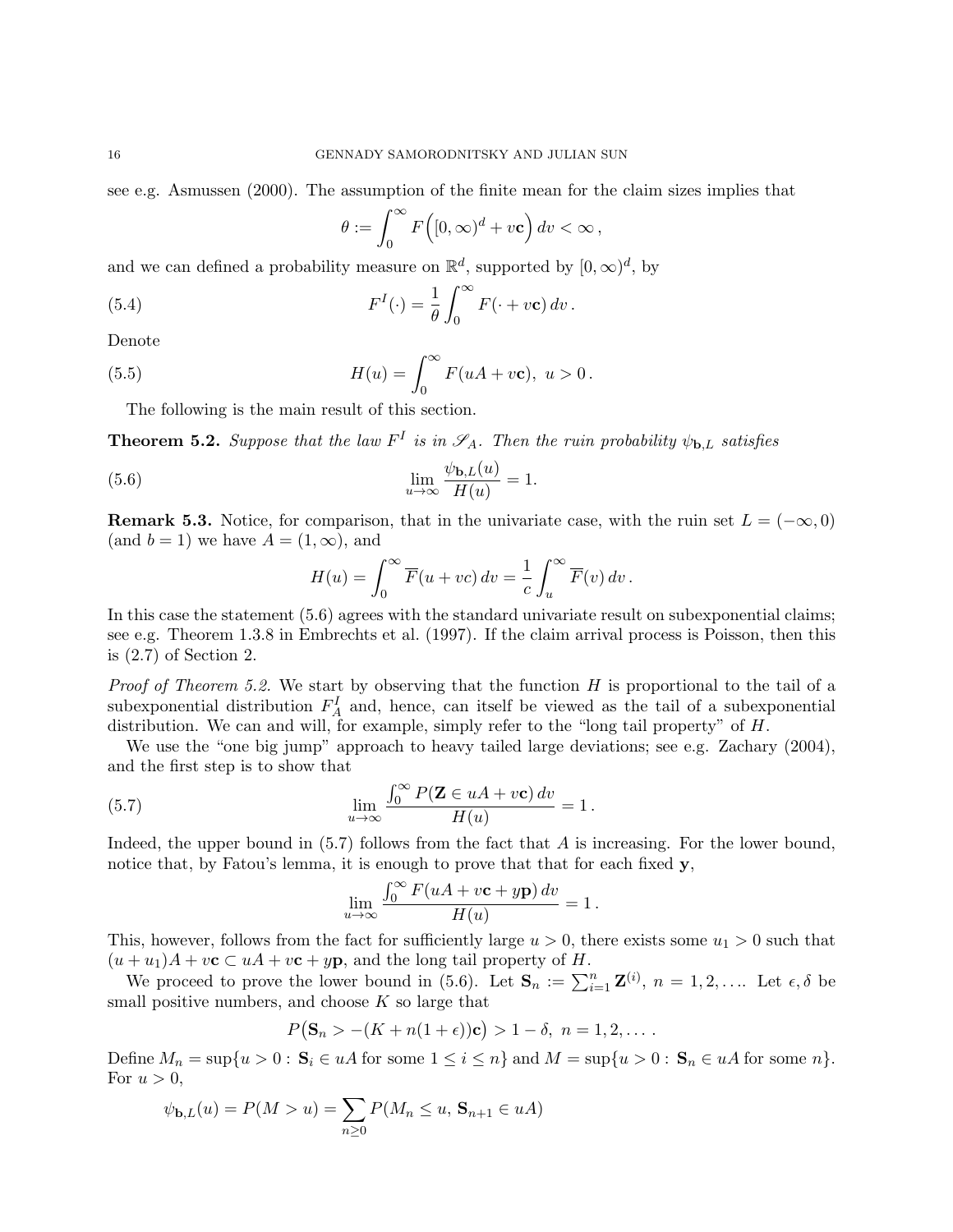$$
\geq \sum_{n\geq 0} P\big(M_n \leq u, \mathbf{S}_n > -(K + n(1 + \epsilon))\mathbf{c}, \mathbf{Z}^{(n+1)} \in uA + (K + n(1 + \epsilon))\mathbf{c}\big)
$$
  
\n
$$
\geq \sum_{n\geq 0} (1 - \delta - P(M_n > u)) P\big(\mathbf{Z}^{(n+1)} \in uA + K\mathbf{c} + n(1 + \epsilon)\mathbf{c}\big)
$$
  
\n
$$
\geq (1 - \delta - P(M > u)) \sum_{n\geq 0} P\big(\mathbf{Z} \in uA + K\mathbf{c} + n(1 + \epsilon)\mathbf{c}\big).
$$

Rearranging, and using the monotonicity of  $A$  and the long tail property of  $F_A^I$ , we see that

$$
\psi_{\mathbf{b},L}(u) \geq \frac{(1-\delta)\sum_{n\geq 0} P(\mathbf{Z} \in uA + K\mathbf{c} + n(1+\epsilon)\mathbf{c})}{1+\sum_{n\geq 0} P(\mathbf{Z} \in uA + K\mathbf{c} + n(1+\epsilon)\mathbf{c})}
$$

$$
\sim \frac{1-\delta}{1+\epsilon} \int_0^\infty P(\mathbf{Z} \in uA + K\mathbf{c} + v\mathbf{c}) dv
$$

$$
\sim \frac{1-\delta}{1+\epsilon} \int_0^\infty P(\mathbf{Z} \in uA + v\mathbf{c}) dv, u \to \infty.
$$

Letting  $\delta$ ,  $\epsilon$  to 0, we have, thus, obtained the lower bound in (5.6). We proceed to prove a matching upper bound.

Fix  $0 < \epsilon < 1$ . For  $r > 0$ , we define a sequence  $(\tau_n)$  as follows: we set  $\tau_0 = 0$ , and

$$
\tau_1 = \inf \{ n \ge 1 : \mathbf{S}_n \in rA - n(1 - \epsilon)\mathbf{c} \} .
$$

For  $m \geq 2$ , we set  $\tau_m = \infty$  if  $\tau_{m-1} = \infty$ . Otherwise, let

$$
\tau_m = \tau_{m-1} + \inf \{ n \ge 1 : \mathbf{S}_{n+\tau_{m-1}} - \mathbf{S}_{\tau_{m-1}} \in rA - n(1-\epsilon)\mathbf{c} \}.
$$

If we let  $\gamma = P(\tau_1 < \infty)$ , then for any  $m \ge 1$ ,  $P(\tau_m < \infty) = \gamma^m$ . By the positive safety loading assumption,  $\gamma \to 0$  as  $r \to \infty$ . Note that for  $u > 0$ ,

$$
P(\tau_1 < \infty, \ S_{\tau_1} \in uA) = \sum_{n \geq 1} P(\tau_1 = n, \ S_n \in uA) \leq \sum_{n \geq 1} P(S_{n-1} \in rA^c - (n-1)(1-\epsilon)\mathbf{c}, \ S_n \in uA).
$$

By part (c) of Lemma 4.3,  $\mathbf{S}_n \in uA$  if and only if  $\sup_{\mathbf{p} \in I_A} \mathbf{p}^T \mathbf{S}_n > u$ . Further,

$$
\sup_{\mathbf{p}\in I_A}\mathbf{p}^T\mathbf{S}_n \leq \sup_{\mathbf{p}\in I_A}\mathbf{p}^T(\mathbf{S}_{n-1}+(n-1)(1-\epsilon)\mathbf{c}) + \sup_{\mathbf{p}\in I_A}\mathbf{p}^T(\mathbf{Z}^{(n)}-(n-1)(1-\epsilon)\mathbf{c}).
$$

Let  $u > r$ . If  $\mathbf{S}_{n-1} \in rA^c - (n-1)(1-\epsilon)\mathbf{c}$ , then  $\sup_{\mathbf{p} \in I_A} \mathbf{p}^T(\mathbf{\Gamma}_{n-1} + (n-1)(1-\epsilon)\mathbf{c}) \le r$ , so for  $\sup_{\mathbf{p}\in I_A} \mathbf{p}^T \mathbf{S}_n > u$  to hold, it must be the case that  $\sup_{\mathbf{p}\in I_A} \mathbf{p}^T (\mathbf{Z}^{(n)} - (n-1)(1-\epsilon)\mathbf{c}) > u-r$ , implying that  $\mathbf{Z}^{(n)} \in (u-r)A + (n-1)(1-\epsilon)\mathbf{c}$ .

Summing up, we see that, as  $u \to \infty$ ,

$$
P(\tau_1 < \infty, \mathbf{S}_{\tau_1} \in uA) \le \sum_{n \ge 1} P(\mathbf{Z}^{(n)} \in (u-r)A + (n-1)(1-\epsilon)\mathbf{c})
$$
\n
$$
\sim \int_0^\infty P(\mathbf{Z} \in (u-r)A + v(1-\epsilon)\mathbf{c}) \, dv
$$
\n
$$
\sim \frac{1}{1-\epsilon} H(u-r).
$$

Letting  $\epsilon \to 0$  and using the long tail property of H, we obtain

(5.8) 
$$
\limsup_{u \to \infty} \frac{P(\tau_1 < \infty, \mathbf{S}_{\tau_1} \in uA)}{H(u)} \le 1.
$$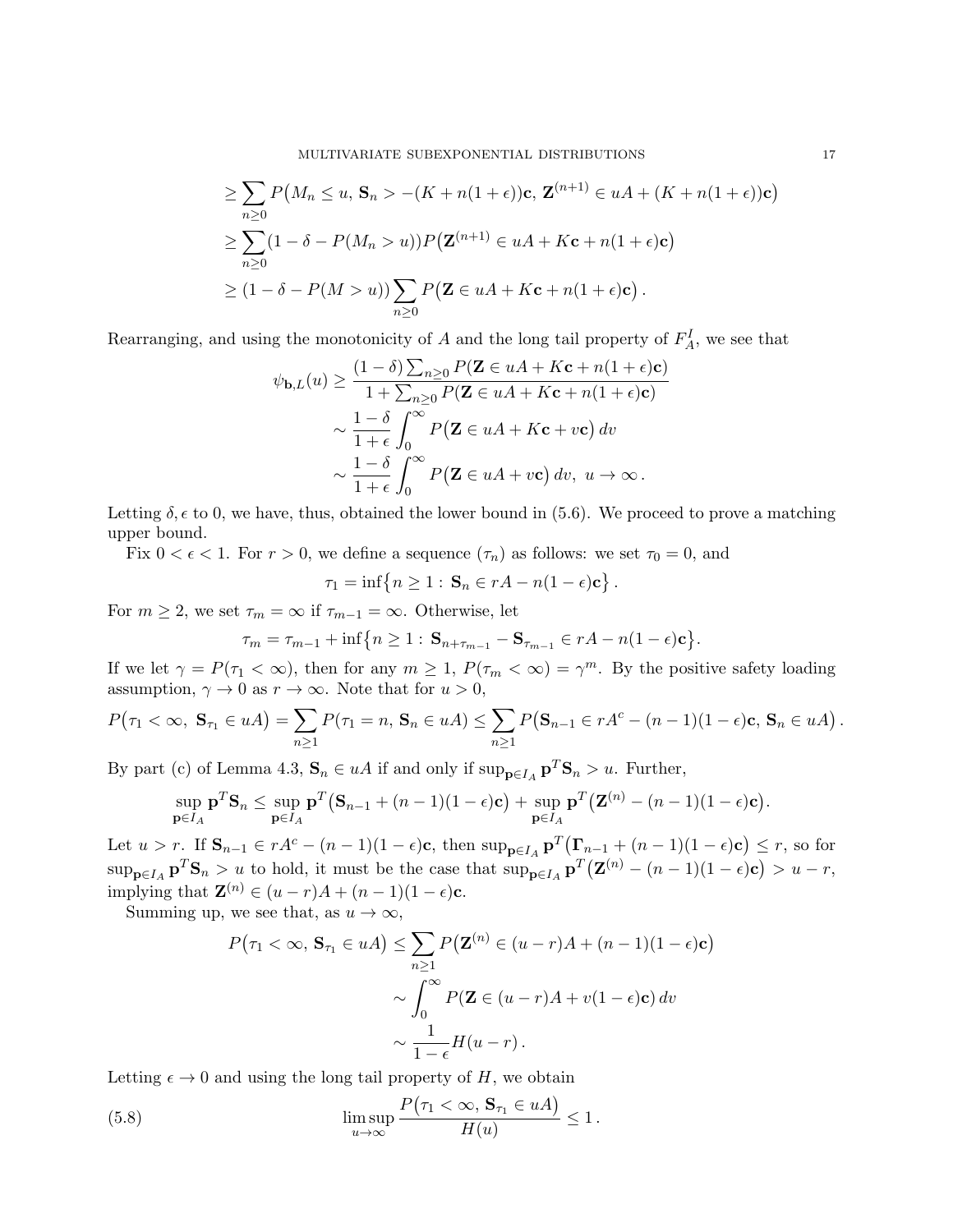Let  $(\mathbf{V}^{(i)})$  be a sequence of independent identically distributed random vectors whose law is the conditional law of  $\mathbf{S}_{\tau_1}$  given that  $\tau_1 < \infty$ . By (5.8), there is a distribution B on  $[0, \infty)$  such that  $\overline{B}(u) \sim \gamma^{-1} H(u)$  as  $u \to \infty$  and

$$
P(\mathbf{V}^{(1)} \in uA) \le \overline{B}(u) \text{ for all } u \ge 0.
$$

Note, further, that by the definition of the sequence  $(\tau_m)$ , for every  $m \geq 0$ , on the event  $\{\tau_m < \infty\}$ , we have, for  $1 \leq i < \tau_{m+1}$ ,  $\mathbf{S}_{\tau_m+i}-\mathbf{S}_{\tau_m} \in rA^c-i(1-\epsilon)\mathbf{c} \subset rA^c-(1-\epsilon)\mathbf{c}$ . If  $\mathbf{S}_{\tau_m} \in (u-r)A^c+(1-\epsilon)\mathbf{c}$ , then we have  $\mathbf{S}_{\tau_m+i} \in uA^c$ . Hence, for the event  $\{\mathbf{S}_n \in uA$  for some  $n\}$  to occur, we must be have

$$
\mathbf{S}_{\tau_m} \in ((u-r)A + (1-\epsilon)\mathbf{c}) \cup uA \text{ for some } m.
$$

Therefore, we can use Lemma 4.7 to obtain

$$
\psi_{\mathbf{b},L}(u) = P(M > u) \le \sum_{m \ge 1} P(\mathbf{S}_{\tau_m} \in ((u - r)A + (1 - \epsilon)\mathbf{c}) \cup uA)
$$
  

$$
\le \sum_{m \ge 1} \gamma^m P(\mathbf{V}^{(1)} + \dots + \mathbf{V}^{(m)} \in (u - r)A)
$$
  

$$
\le \sum_{m \ge 1} \gamma^m \overline{B^{(m)}}(u - r).
$$

By the assumption, the H is the tail of a subexponential distribution, and, hence,  $B$  is subexponential as well. This implies that

$$
\lim_{u \to \infty} \frac{B^{(m)}(u)}{\overline{B}(u)} = m,
$$

and that for any  $\epsilon > 0$ , there exists  $K > 0$  such that for all  $u > 0$  and  $m \ge 1$ ,

$$
\frac{\overline{B^{(m)}}(u)}{\overline{B}(u)} \le K(1+\epsilon)^m.
$$

Since we can make  $\gamma > 0$  as small as we wish by choosing r large, we can use the dominated convergence theorem to obtain

$$
\limsup_{u \to \infty} \frac{\psi_{\mathbf{b},L}(u)}{\gamma \overline{B}(u-r)} = \sum_{m \ge 1} \gamma^{m-1} m = \frac{1}{(1-\gamma)^2}.
$$

Letting  $r \to \infty$ , which makes  $\gamma \to 0$ , we have that

$$
\limsup_{u\to\infty}\frac{\psi_{{\mathbf{b}},L}(u)}{H(u)}\leq 1\,,
$$

which is the required upper bound in  $(5.6)$ .

We finish this section by returning to the special case of multivariate regularly varying claims. Recall that, by Proposition 4.12, the distributions in  $MRV(\alpha,\mu)$  are in  $\mathscr{S}_R$ . The asymptotic behaviour of the ruin probability with the solvency set  $L^c$  given by  $(5.2)$ , and multivariate regularly varying claims with  $\alpha > 1$ , was determined by Hult and Lindskog (2006). To state their result, notice that the tail measure of a random vector **X** (recall  $(4.7)$ ) is determined up to a scaling by a positive constant, and a different scaling in the tail measure can be achieved by scaling appropriately the function b in (4.7). Let us scale the tail measure  $\mu$  in such a way that it assigns unit mass to the complement of the unit ball in  $\mathbb{R}^d$ . The norm we choose is unimportant, but for consistency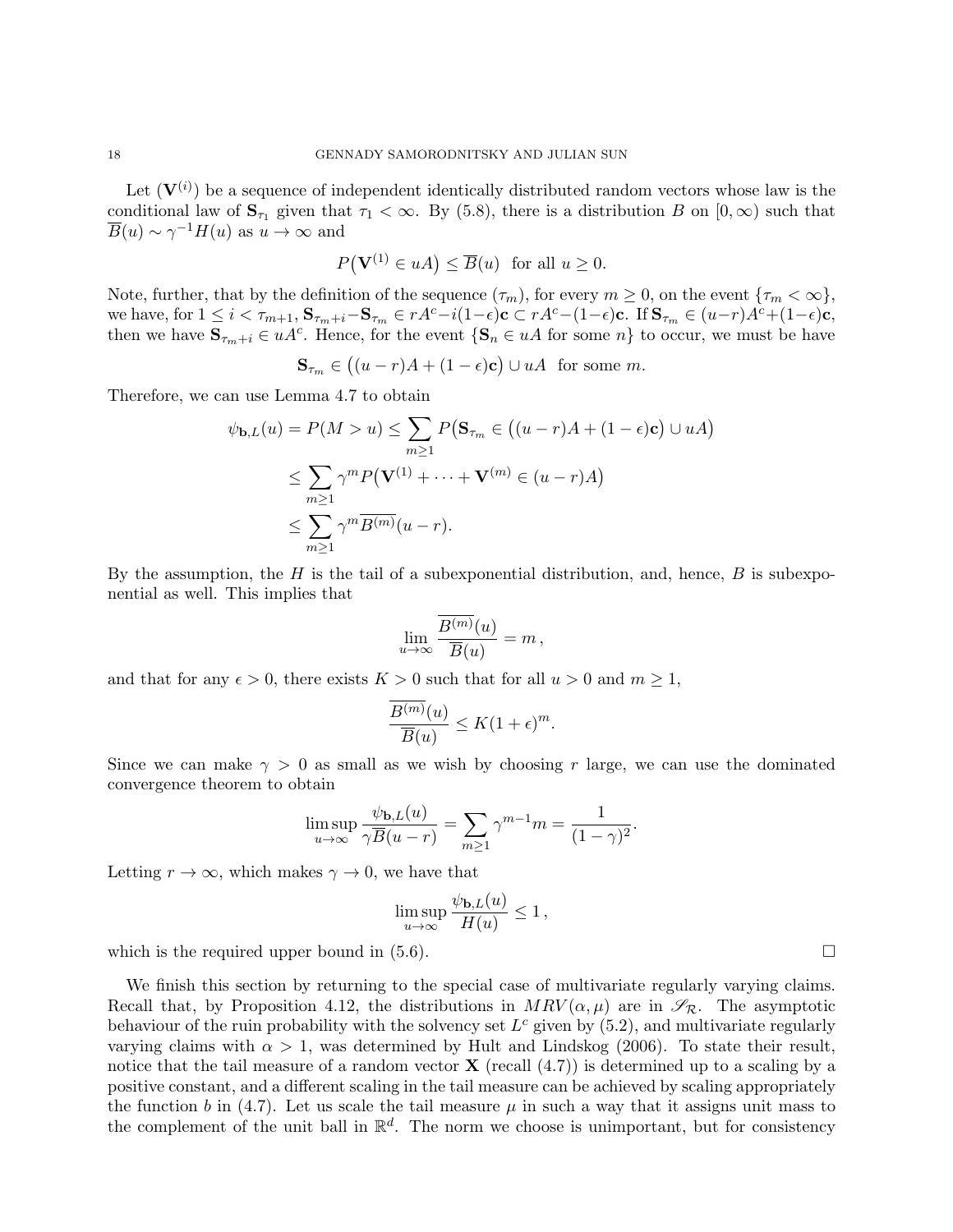with the notation used elsewhere in the paper, let us use the  $L_1$  norm. With this convention, we can restate (4.7) as

(5.9) 
$$
\frac{P(\mathbf{X} \in u \cdot)}{P(\|\mathbf{X}\| > u)} \xrightarrow{v} \mu
$$

vaguely on  $[-\infty,\infty]^d \setminus \{0\}$ . It was shown by Hult and Lindskog (2006) that under the assumption  $(5.9)$  (and with the solvency set  $L^c$  given by  $(5.2)$ ), the ruin probability satisfies

(5.10) 
$$
\lim_{u \to \infty} \frac{\psi_{\mathbf{b},L}(u)}{uP(\|\mathbf{X}\| > u)} = \int_0^\infty \mu(\mathbf{b} - L + v\mathbf{c}) dv.
$$

We extend the above result to all ruin sets satisfying Assumption 5.1. To avoid a degenerate situation (and the resulting complications in the notation) we will assume that  $\mu\{\mathbf{x}: x_i > 0\} > 0$ for each  $i = 1, \ldots, d$ .

**Proposition 5.4.** Assume that the ruin set L satisfies Assumption 5.1. If the claim sizes satisfy (5.9) with  $\alpha > 1$ , then (5.10) holds.

Proof. By Theorem 5.2, it suffices to show that

$$
\lim_{u \to \infty} \frac{\int_0^\infty P(\mathbf{X} \in uA + v\mathbf{c}) dv}{uP(|\mathbf{X}| > u)} = \int_0^\infty \mu(A + v\mathbf{c}) dv,
$$

which we proceed to do. By a change of variables,

(5.11) 
$$
\frac{\int_0^\infty P(\mathbf{X} \in uA + v\mathbf{c}) dv}{uP(|\mathbf{X}| > u)} = \frac{\int_0^\infty P(\mathbf{X} \in u(A + v\mathbf{c})) dv}{P(|\mathbf{X}| > u)},
$$

and for every  $v > 0$ ,

$$
\frac{P(\mathbf{X} \in u(A + v\mathbf{c}))}{P(|\mathbf{X}| > u)} \to \mu(A + v\mathbf{c})
$$

as  $u \to \infty$ . In the last step we use (5.9), and the fact that the tail measure does not charge the boundary of sets in  $\mathcal{R}$ , shown in the proof of Proposition 4.12. Therefore, we only need to justify taking the limit inside the integral in  $(5.11)$ . However, by the definition of the set A,

$$
\frac{P(\mathbf{X} \in u(A + v\mathbf{c}))}{P(|\mathbf{X}| > u)} \le \sum_{i=1}^{d} \frac{P(X^{(i)} > ub_i + uvc_i)}{P(X^{(i)} > u)}.
$$

The non-degeneracy assumption on the measure  $\mu$  implies that each  $X^{(i)}$  is itself regularly varying with exponent  $\alpha$ . Therefore, by the Potter bounds, there are finite positive constants  $C_i$ ,  $i =$  $1, \ldots, d$ , and a number  $\varepsilon \in (0, \alpha - 1)$  such that for all  $u \geq 1$ ,

$$
\frac{P(X^{(i)} > ub_i + uvc_i)}{P(X^{(i)} > u)} \leq C_i(b_i + vc_i)^{-(\alpha - \varepsilon)}, \ i = 1, ..., d.
$$

Since the functions in the right hand side are integrable, the dominated convergence theorem applies.  $\Box$